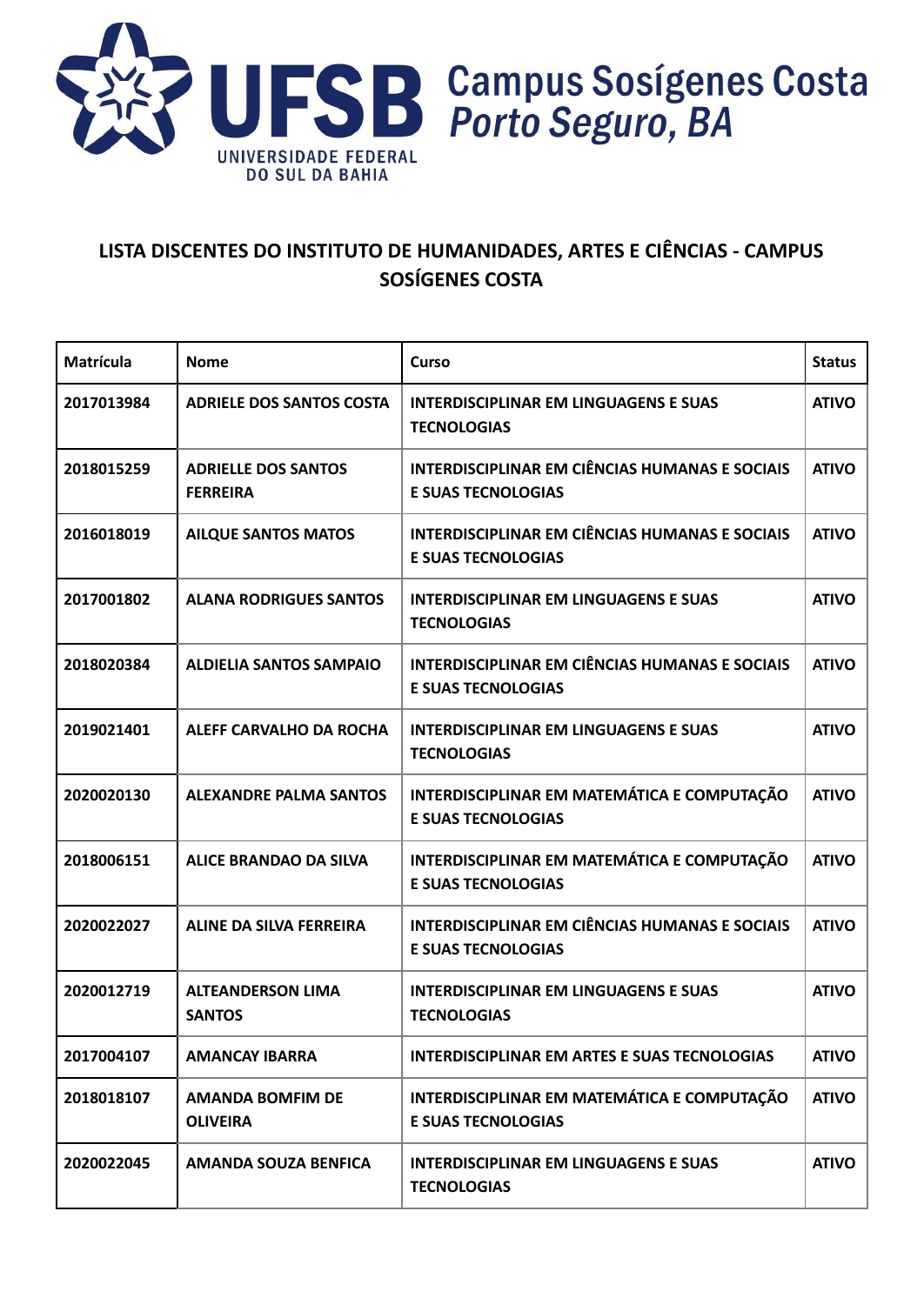

| 2019017786 | <b>AMARAILTON COSTA SOUZA</b>                           | <b>INTERDISCIPLINAR EM ARTES E SUAS TECNOLOGIAS</b>                          | <b>ATIVO</b> |
|------------|---------------------------------------------------------|------------------------------------------------------------------------------|--------------|
| 2018002410 | <b>ANA BEATRIZ TAVARES DOS</b><br><b>SANTOS SANTANA</b> | <b>INTERDISCIPLINAR EM LINGUAGENS E SUAS</b><br><b>TECNOLOGIAS</b>           | <b>ATIVO</b> |
| 2020019139 | ANA CAROLINA OLIVEIRA<br><b>PONTES</b>                  | <b>INTERDISCIPLINAR EM ARTES E SUAS TECNOLOGIAS</b>                          | <b>ATIVO</b> |
| 201401892  | <b>ANAILTON MOURA DOS</b><br><b>SANTOS</b>              | <b>INTERDISCIPLINAR EM LINGUAGENS E SUAS</b><br><b>TECNOLOGIAS</b>           | <b>ATIVO</b> |
| 2018003249 | <b>ANA JULIA ANTUNES FARIAS</b>                         | <b>INTERDISCIPLINAR EM SAÚDE</b>                                             | <b>ATIVO</b> |
| 2018006278 | <b>ANALICE SANTOS PEREIRA</b>                           | INTERDISCIPLINAR EM CIÊNCIAS DA NATUREZA E SUAS<br><b>TECNOLOGIAS</b>        | <b>ATIVO</b> |
| 2018011939 | ANA LUIZA MOREIRA SAUDE                                 | <b>INTERDISCIPLINAR EM SAÚDE</b>                                             | <b>ATIVO</b> |
| 2020025000 | <b>ANA LUIZA PEREIRA BORGES</b>                         | INTERDISCIPLINAR EM MATEMÁTICA E COMPUTAÇÃO<br><b>E SUAS TECNOLOGIAS</b>     | <b>ATIVO</b> |
| 2018003605 | <b>ANANDA STEPHANY ROCHA</b><br><b>TORQUATO</b>         | <b>INTERDISCIPLINAR EM LINGUAGENS E SUAS</b><br><b>TECNOLOGIAS</b>           | <b>ATIVO</b> |
| 2020025029 | <b>ANGELA FERREIRA DE</b><br><b>OLIVEIRA</b>            | <b>INTERDISCIPLINAR EM ARTES E SUAS TECNOLOGIAS</b>                          | <b>ATIVO</b> |
| 2019009167 | <b>ANGELA REGINA PEREIRA</b><br><b>PADILHA</b>          | INTERDISCIPLINAR EM MATEMÁTICA E COMPUTAÇÃO<br><b>E SUAS TECNOLOGIAS</b>     | <b>ATIVO</b> |
| 2018007023 | <b>ANGELICA FERNANDES</b><br><b>ESCUDEIRO</b>           | <b>INTERDISCIPLINAR EM SAÚDE</b>                                             | <b>ATIVO</b> |
| 2020026367 | <b>ANNA BEATRIZ SOUZA</b><br><b>SANTOS</b>              | <b>INTERDISCIPLINAR EM CIÊNCIAS DA NATUREZA E SUAS</b><br><b>TECNOLOGIAS</b> | <b>ATIVO</b> |
| 2019021125 | ANNA CAROLINE SOUZA DA<br><b>SILVA</b>                  | <b>INTERDISCIPLINAR EM CIÊNCIAS DA NATUREZA E SUAS</b><br><b>TECNOLOGIAS</b> | <b>ATIVO</b> |
| 2019021045 | ANNA LUIZA SOUZA DA SILVA                               | INTERDISCIPLINAR EM ARTES E SUAS TECNOLOGIAS                                 | <b>ATIVO</b> |
| 2019014944 | ANNA PAULA DO AMPARO<br><b>SOUZA</b>                    | <b>INTERDISCIPLINAR EM LINGUAGENS E SUAS</b><br><b>TECNOLOGIAS</b>           | <b>ATIVO</b> |
| 2016014280 | <b>ANTONIO CARLOS MARTINS</b><br>DE ALMEIDA CORREA      | <b>ABI - LICENCIATURAS INTERDISCIPLINARES</b>                                | <b>ATIVO</b> |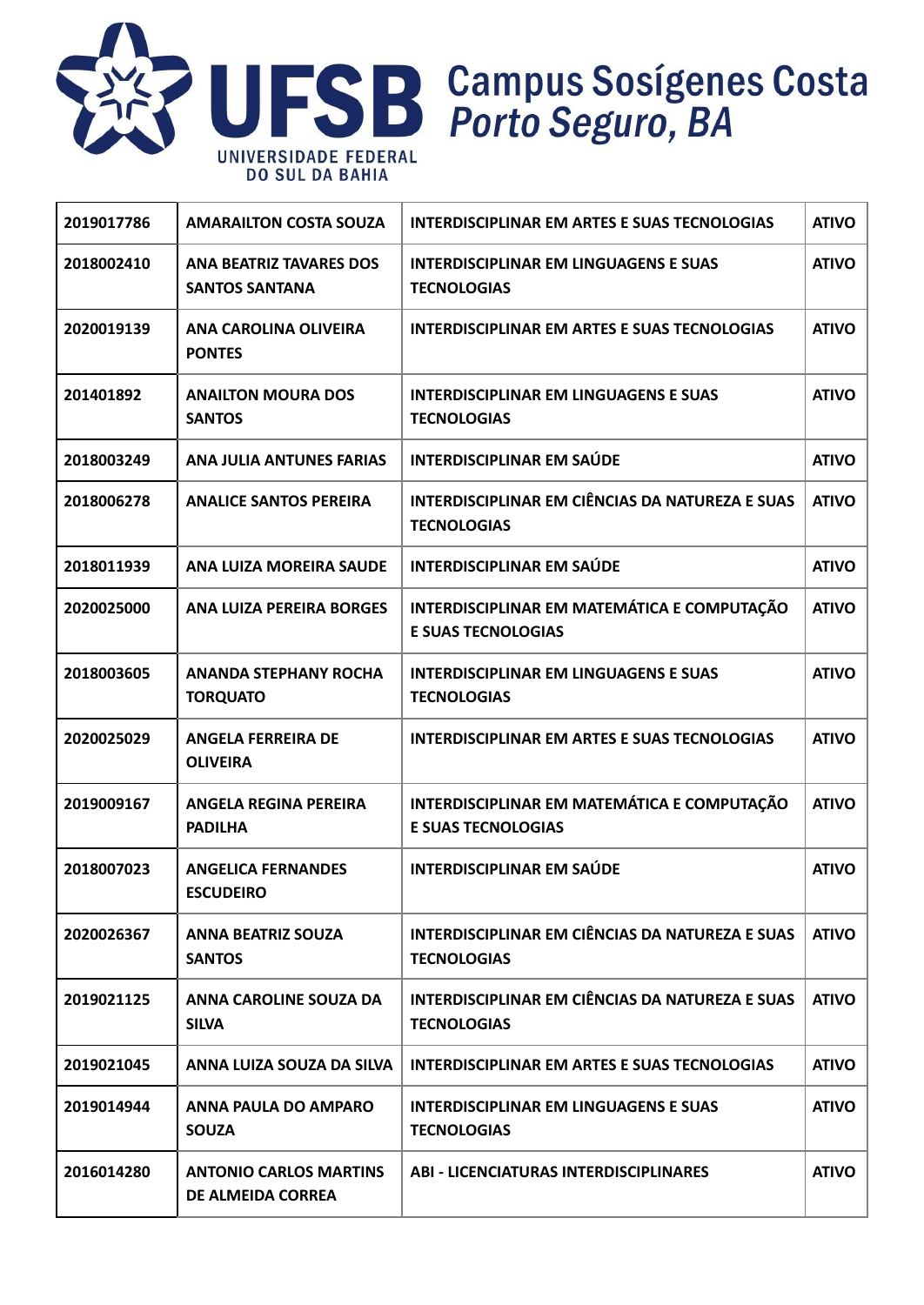

| 2018020310 | <b>ANTONIO MARCOS PEREIRA</b><br><b>MOTA</b>        | <b>INTERDISCIPLINAR EM CIÊNCIAS HUMANAS E SOCIAIS</b><br><b>E SUAS TECNOLOGIAS</b> | <b>ATIVO</b> |
|------------|-----------------------------------------------------|------------------------------------------------------------------------------------|--------------|
| 2020008190 | <b>ANTONIO TEIXEIRA BATISTA</b>                     | INTERDISCIPLINAR EM MATEMÁTICA E COMPUTAÇÃO<br><b>E SUAS TECNOLOGIAS</b>           | <b>ATIVO</b> |
| 2016017693 | <b>ARIANA RUTIERE ALMEIDA</b><br><b>DA SILVEIRA</b> | <b>INTERDISCIPLINAR EM CIÊNCIAS DA NATUREZA E SUAS</b><br><b>TECNOLOGIAS</b>       | <b>ATIVO</b> |
| 2020003845 | <b>ARIEL DOS SANTOS VIEIRA</b>                      | INTERDISCIPLINAR EM ARTES E SUAS TECNOLOGIAS                                       | <b>ATIVO</b> |
| 2020020031 | <b>ARTHUR GOUVEIA DE LIMA</b>                       | INTERDISCIPLINAR EM ARTES E SUAS TECNOLOGIAS                                       | <b>ATIVO</b> |
| 2019019225 | <b>ATALANTA GUIMARÃES GOES</b>                      | <b>INTERDISCIPLINAR EM CIÊNCIAS HUMANAS E SOCIAIS</b><br><b>E SUAS TECNOLOGIAS</b> | <b>ATIVO</b> |
| 2017011166 | <b>AURITO LOPES MURTA</b><br><b>JUNIOR</b>          | <b>INTERDISCIPLINAR EM SAÚDE</b>                                                   | <b>ATIVO</b> |
| 2020011300 | <b>BEATRIZ NASCIMENTO DE</b><br><b>SOUZA</b>        | <b>INTERDISCIPLINAR EM CIÊNCIAS HUMANAS E SOCIAIS</b><br><b>E SUAS TECNOLOGIAS</b> | <b>ATIVO</b> |
| 2019014381 | <b>BEATRIZ SAMPAIO COSTA</b>                        | <b>INTERDISCIPLINAR EM LINGUAGENS E SUAS</b><br><b>TECNOLOGIAS</b>                 | <b>ATIVO</b> |
| 2019012387 | <b>BEATRIZ SILVA SANTOS</b>                         | <b>INTERDISCIPLINAR EM ARTES E SUAS TECNOLOGIAS</b>                                | <b>ATIVO</b> |
| 2019014603 | <b>BIANCA FIGUEIRA SANTANA</b>                      | <b>INTERDISCIPLINAR EM ARTES E SUAS TECNOLOGIAS</b>                                | <b>ATIVO</b> |
| 2019012064 | <b>BRENDA BONFIM BRAZ</b>                           | <b>INTERDISCIPLINAR EM LINGUAGENS E SUAS</b><br><b>TECNOLOGIAS</b>                 | <b>ATIVO</b> |
| 2019021260 | <b>BRENO SILVA DA VITORIA</b>                       | <b>INTERDISCIPLINAR EM CIÊNCIAS HUMANAS E SOCIAIS</b><br><b>E SUAS TECNOLOGIAS</b> | <b>ATIVO</b> |
| 2018010270 | <b>BRUNA CALDAS BOMFIM</b>                          | <b>INTERDISCIPLINAR EM CIÊNCIAS DA NATUREZA E SUAS</b><br><b>TECNOLOGIAS</b>       | <b>ATIVO</b> |
| 2020019237 | <b>BRUNO BRAUER GOMES E</b><br><b>SOUZA</b>         | <b>INTERDISCIPLINAR EM CIÊNCIAS DA NATUREZA E SUAS</b><br><b>TECNOLOGIAS</b>       | <b>ATIVO</b> |
| 2017011068 | <b>BRUNO SANTOS INACIO</b>                          | INTERDISCIPLINAR EM CIÊNCIAS DA NATUREZA E SUAS<br><b>TECNOLOGIAS</b>              | <b>ATIVO</b> |
| 2020025163 | <b>BRUNO SUARES DE OLIVEIRA</b>                     | <b>INTERDISCIPLINAR EM CIÊNCIAS HUMANAS E SOCIAIS</b><br><b>E SUAS TECNOLOGIAS</b> | <b>ATIVO</b> |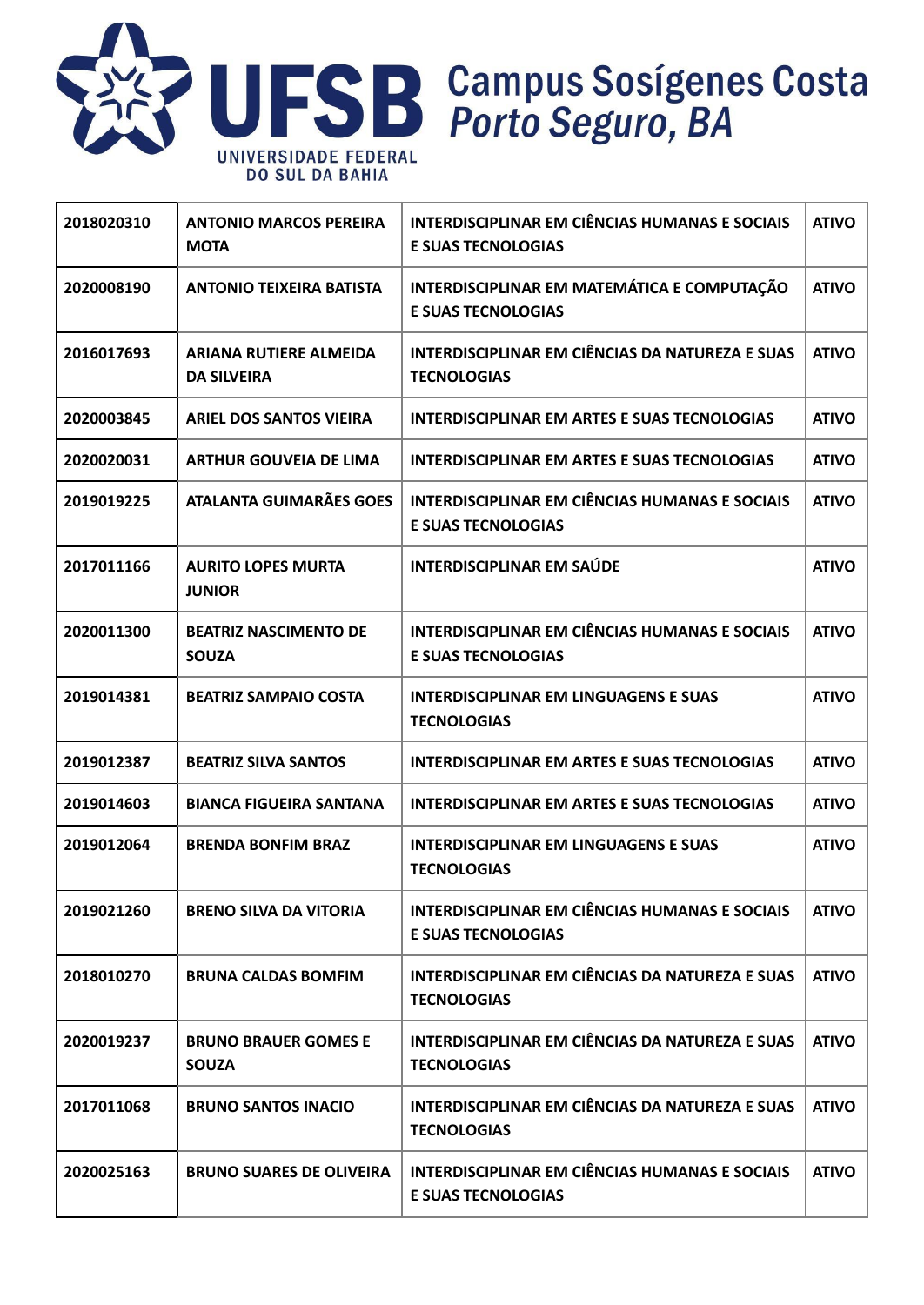

| 2019021724 | <b>CAIO GABRIEL SACRAMENTO</b><br><b>FONSECA</b> | <b>INTERDISCIPLINAR EM CIÊNCIAS HUMANAS E SOCIAIS</b><br><b>E SUAS TECNOLOGIAS</b> | <b>ATIVO</b> |
|------------|--------------------------------------------------|------------------------------------------------------------------------------------|--------------|
| 2018007990 | <b>CAMILA MELO DE SANTANA</b>                    | <b>INTERDISCIPLINAR EM ARTES E SUAS TECNOLOGIAS</b>                                | <b>ATIVO</b> |
| 2019004115 | <b>CAMILE DE SOUZA LYRIO</b>                     | <b>INTERDISCIPLINAR EM CIÊNCIAS HUMANAS E SOCIAIS</b><br><b>E SUAS TECNOLOGIAS</b> | <b>ATIVO</b> |
| 2019017964 | <b>CARINE SANTOS OLIVEIRA</b>                    | <b>INTERDISCIPLINAR EM ARTES E SUAS TECNOLOGIAS</b>                                | <b>ATIVO</b> |
| 201402330  | <b>CARLEANE NUNES BORGES</b>                     | INTERDISCIPLINAR EM CIÊNCIAS DA NATUREZA E SUAS<br><b>TECNOLOGIAS</b>              | <b>ATIVO</b> |
| 2021003071 | <b>CARLOS ROBERTO XAVIER DA</b><br><b>SILVA</b>  | <b>INTERDISCIPLINAR EM CIÊNCIAS DA NATUREZA E SUAS</b><br><b>TECNOLOGIAS</b>       | <b>ATIVO</b> |
| 2019008240 | <b>CARLOS SANTOS DE SOUZA</b>                    | INTERDISCIPLINAR EM MATEMÁTICA E COMPUTAÇÃO<br><b>E SUAS TECNOLOGIAS</b>           | <b>ATIVO</b> |
| 2017006845 | <b>CAROLINA CARLOS AIALA</b>                     | <b>INTERDISCIPLINAR EM ARTES E SUAS TECNOLOGIAS</b>                                | <b>ATIVO</b> |
| 2020027121 | <b>CAROLINY JESUS SOUSA</b>                      | INTERDISCIPLINAR EM MATEMÁTICA E COMPUTAÇÃO<br><b>E SUAS TECNOLOGIAS</b>           | <b>ATIVO</b> |
| 2020026447 | <b>CASSANDRA PEREIRA ALVES</b>                   | <b>INTERDISCIPLINAR EM CIÊNCIAS HUMANAS E SOCIAIS</b><br><b>E SUAS TECNOLOGIAS</b> | <b>ATIVO</b> |
| 2020018534 | <b>CÁTIA SANTOS COSTA</b>                        | <b>INTERDISCIPLINAR EM CIÊNCIAS HUMANAS E SOCIAIS</b><br><b>E SUAS TECNOLOGIAS</b> | <b>ATIVO</b> |
| 2020013592 | <b>CATILA EVELIN ARAUJO</b><br><b>DAMASCENA</b>  | <b>INTERDISCIPLINAR EM LINGUAGENS E SUAS</b><br><b>TECNOLOGIAS</b>                 | <b>ATIVO</b> |
| 2016016542 | <b>CAUE GAMA LAPA</b>                            | INTERDISCIPLINAR EM CIÊNCIAS DA NATUREZA E SUAS<br><b>TECNOLOGIAS</b>              | <b>ATIVO</b> |
| 2021003106 | <b>CHARLENE CARDOSO</b><br><b>ANDRADE</b>        | INTERDISCIPLINAR EM ARTES E SUAS TECNOLOGIAS                                       | <b>ATIVO</b> |
| 2018002985 | <b>CINTHIA RIBEIRO MUNIZ DE</b><br><b>SOUZA</b>  | <b>INTERDISCIPLINAR EM SAÚDE</b>                                                   | <b>ATIVO</b> |
| 2017017286 | <b>CLEIDIANE NASCIMENTO</b>                      | <b>INTERDISCIPLINAR EM CIÊNCIAS HUMANAS E SOCIAIS</b><br><b>E SUAS TECNOLOGIAS</b> | <b>ATIVO</b> |
| 2020014034 | <b>CLEIDIONARIA SANTOS</b><br><b>BORGES</b>      | INTERDISCIPLINAR EM CIÊNCIAS DA NATUREZA E SUAS<br><b>TECNOLOGIAS</b>              | <b>ATIVO</b> |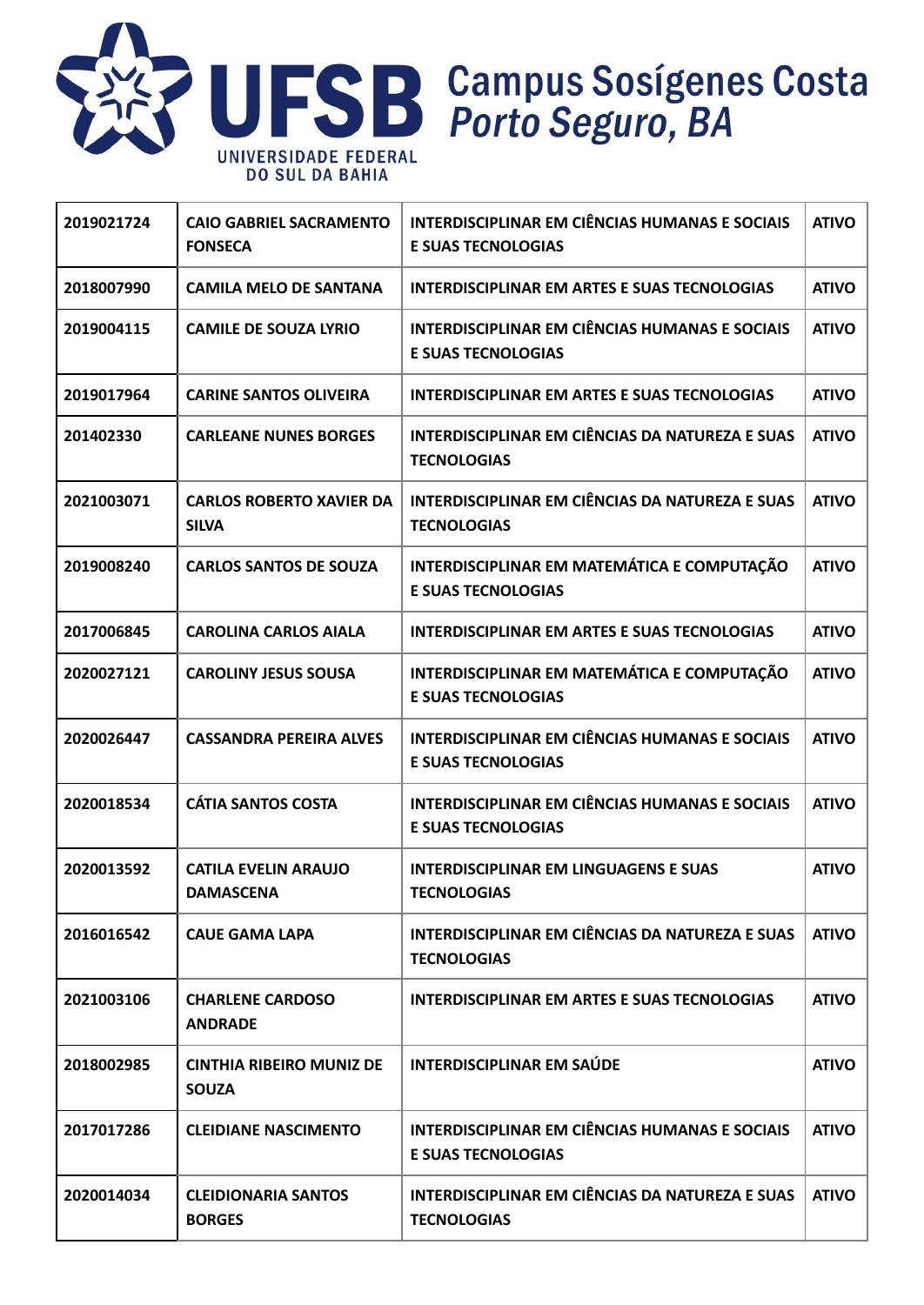

| 2019002308 | <b>CRISLAYNE BONFIM SANTOS</b>                     | <b>INTERDISCIPLINAR EM ARTES E SUAS TECNOLOGIAS</b>                                | <b>ATIVO</b> |
|------------|----------------------------------------------------|------------------------------------------------------------------------------------|--------------|
| 2016020723 | <b>CRISPIM SILVA DE JESUS</b>                      | INTERDISCIPLINAR EM CIÊNCIAS DA NATUREZA E SUAS<br><b>TECNOLOGIAS</b>              | <b>ATIVO</b> |
| 2020019273 | <b>CRISTIANE LIMA BISPO</b>                        | INTERDISCIPLINAR EM CIÊNCIAS DA NATUREZA E SUAS<br><b>TECNOLOGIAS</b>              | <b>ATIVO</b> |
| 2018008011 | <b>CRISTINE MARIA SOUZA</b><br><b>FERREIRA</b>     | <b>INTERDISCIPLINAR EM LINGUAGENS E SUAS</b><br><b>TECNOLOGIAS</b>                 | <b>ATIVO</b> |
| 2018010234 | <b>DAIANE ALVES DE OLIVEIRA</b><br><b>SILVA</b>    | <b>INTERDISCIPLINAR EM CIÊNCIAS HUMANAS E SOCIAIS</b><br><b>E SUAS TECNOLOGIAS</b> | <b>ATIVO</b> |
| 2020013930 | <b>DANIELE SANTOS SILVA</b>                        | <b>INTERDISCIPLINAR EM CIÊNCIAS DA NATUREZA E SUAS</b><br><b>TECNOLOGIAS</b>       | <b>ATIVO</b> |
| 2019014345 | <b>DANIEL GOMES PINTO</b>                          | INTERDISCIPLINAR EM MATEMÁTICA E COMPUTAÇÃO<br><b>E SUAS TECNOLOGIAS</b>           | <b>ATIVO</b> |
| 2018010154 | <b>DANIELLE CARVALHO</b><br><b>MOREIRA FARINHA</b> | <b>INTERDISCIPLINAR EM SAÚDE</b>                                                   | <b>ATIVO</b> |
| 2020018454 | <b>DANILE SANTOS BISPO</b>                         | <b>INTERDISCIPLINAR EM CIÊNCIAS HUMANAS E SOCIAIS</b><br><b>E SUAS TECNOLOGIAS</b> | <b>ATIVO</b> |
| 2019020549 | <b>DANILLO BORGES MONTEIRO</b>                     | INTERDISCIPLINAR EM MATEMÁTICA E COMPUTAÇÃO<br><b>E SUAS TECNOLOGIAS</b>           | <b>ATIVO</b> |
| 2017011602 | <b>DANILO DA SILVA DOS</b><br><b>SANTOS</b>        | <b>INTERDISCIPLINAR EM CIÊNCIAS DA NATUREZA E SUAS</b><br><b>TECNOLOGIAS</b>       | <b>ATIVO</b> |
| 2020019415 | <b>DANILO SANTOS DOS ANJOS</b>                     | INTERDISCIPLINAR EM MATEMÁTICA E COMPUTAÇÃO<br><b>E SUAS TECNOLOGIAS</b>           | <b>ATIVO</b> |
| 2018007515 | <b>DHESSICA LORRANI ALVES</b><br><b>ANTONIO</b>    | <b>ABI - LICENCIATURAS INTERDISCIPLINARES</b>                                      | <b>ATIVO</b> |
| 2016014584 | <b>DIEGO BARBOSA SANTOS</b>                        | INTERDISCIPLINAR EM MATEMÁTICA E COMPUTAÇÃO<br><b>E SUAS TECNOLOGIAS</b>           | <b>ATIVO</b> |
| 2019004966 | <b>DIEGO SALES PORTELA</b>                         | INTERDISCIPLINAR EM ARTES E SUAS TECNOLOGIAS                                       | <b>ATIVO</b> |
| 2018007417 | <b>DIONATAN FERREIRA DAS</b><br><b>NEVES</b>       | <b>INTERDISCIPLINAR EM LINGUAGENS E SUAS</b><br><b>TECNOLOGIAS</b>                 | <b>ATIVO</b> |
| 2020026189 | <b>EDILSON SOUZA SILVA</b>                         | <b>INTERDISCIPLINAR EM ARTES E SUAS TECNOLOGIAS</b>                                | <b>ATIVO</b> |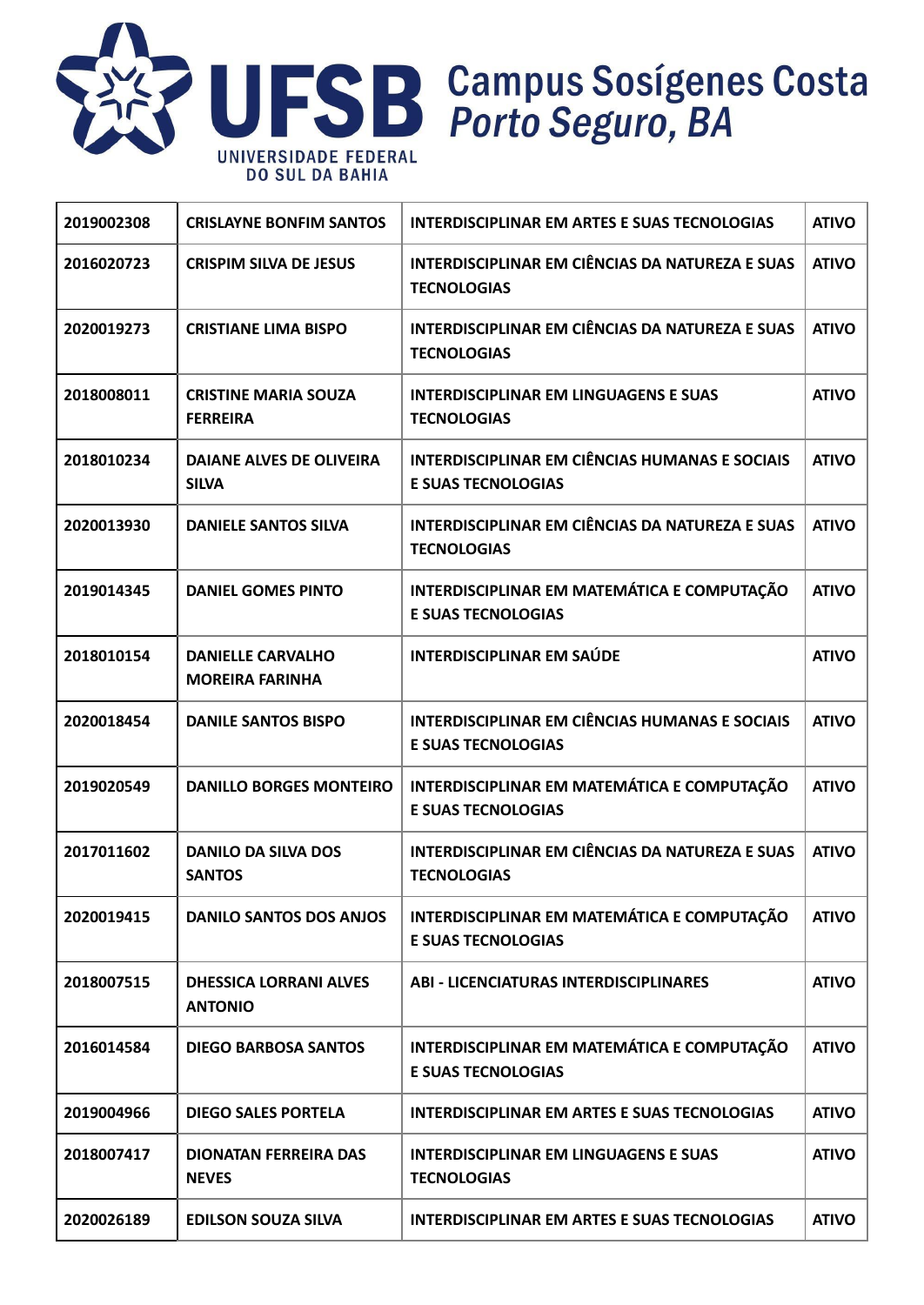

| 2018016908 | <b>ELIMAR SILVA SANTOS</b>                        | <b>INTERDISCIPLINAR EM LINGUAGENS E SUAS</b><br><b>TECNOLOGIAS</b>                 | <b>ATIVO</b> |
|------------|---------------------------------------------------|------------------------------------------------------------------------------------|--------------|
| 2020025323 | ELIZÂNGELA DE ALMEIDA<br><b>SANTOS</b>            | INTERDISCIPLINAR EM MATEMÁTICA E COMPUTAÇÃO<br><b>E SUAS TECNOLOGIAS</b>           | <b>ATIVO</b> |
| 2017006667 | <b>ELOIZA DA SILVA FERREIRA</b><br><b>ANDRADE</b> | INTERDISCIPLINAR EM CIÊNCIAS DA NATUREZA E SUAS<br><b>TECNOLOGIAS</b>              | <b>ATIVO</b> |
| 2018011830 | <b>EMANUELLY SANTANA LIMA</b>                     | <b>INTERDISCIPLINAR EM SAÚDE</b>                                                   | <b>ATIVO</b> |
| 2019021340 | <b>EMANUELLY SOUZA SANTOS</b>                     | <b>INTERDISCIPLINAR EM LINGUAGENS E SUAS</b><br><b>TECNOLOGIAS</b>                 | <b>ATIVO</b> |
| 2019012707 | <b>EMERSON FERREIRA SANTOS</b>                    | <b>INTERDISCIPLINAR EM LINGUAGENS E SUAS</b><br><b>TECNOLOGIAS</b>                 | <b>ATIVO</b> |
| 2016017432 | <b>EMILIANE NASCIMENTO DE</b><br><b>JESUS</b>     | <b>INTERDISCIPLINAR EM CIÊNCIAS HUMANAS E SOCIAIS</b><br><b>E SUAS TECNOLOGIAS</b> | <b>ATIVO</b> |
| 2019013025 | <b>EMILY KEVIN DE JESUS</b><br><b>SOUZA</b>       | <b>INTERDISCIPLINAR EM CIÊNCIAS HUMANAS E SOCIAIS</b><br><b>E SUAS TECNOLOGIAS</b> | <b>ATIVO</b> |
| 2020007094 | <b>ERICA ALMEIDA DIAS</b>                         | <b>INTERDISCIPLINAR EM LINGUAGENS E SUAS</b><br><b>TECNOLOGIAS</b>                 | <b>ATIVO</b> |
| 2020022223 | <b>ÉRICA DE JESUS TRANCOSO</b>                    | <b>INTERDISCIPLINAR EM ARTES E SUAS TECNOLOGIAS</b>                                | <b>ATIVO</b> |
| 2018009494 | <b>ERIC SILVA VINHAS JURITI</b>                   | <b>INTERDISCIPLINAR EM SAÚDE</b>                                                   | <b>ATIVO</b> |
| 2017012172 | <b>ERINALDO JOSE PEREIRA DA</b><br><b>SILVA</b>   | <b>INTERDISCIPLINAR EM CIÊNCIAS HUMANAS E SOCIAIS</b><br><b>E SUAS TECNOLOGIAS</b> | <b>ATIVO</b> |
| 2020025486 | <b>ERIVELTON SANTOS SILVA</b>                     | INTERDISCIPLINAR EM MATEMÁTICA E COMPUTAÇÃO<br><b>E SUAS TECNOLOGIAS</b>           | <b>ATIVO</b> |
| 2020005714 | <b>ESTER DE SOUZA FERREIRA</b><br><b>GAMA</b>     | <b>INTERDISCIPLINAR EM LINGUAGENS E SUAS</b><br><b>TECNOLOGIAS</b>                 | <b>ATIVO</b> |
| 2020015579 | <b>EVELYN BENFICA OLIVEIRA</b>                    | <b>INTERDISCIPLINAR EM CIÊNCIAS HUMANAS E SOCIAIS</b><br><b>E SUAS TECNOLOGIAS</b> | <b>ATIVO</b> |
| 2019014640 | <b>EWLIN PEREIRA BONFIM</b>                       | INTERDISCIPLINAR EM CIÊNCIAS DA NATUREZA E SUAS<br><b>TECNOLOGIAS</b>              | <b>ATIVO</b> |
| 2017013222 | <b>FABIANA DE JESUS OLIVEIRA</b>                  | <b>INTERDISCIPLINAR EM SAÚDE</b>                                                   | <b>ATIVO</b> |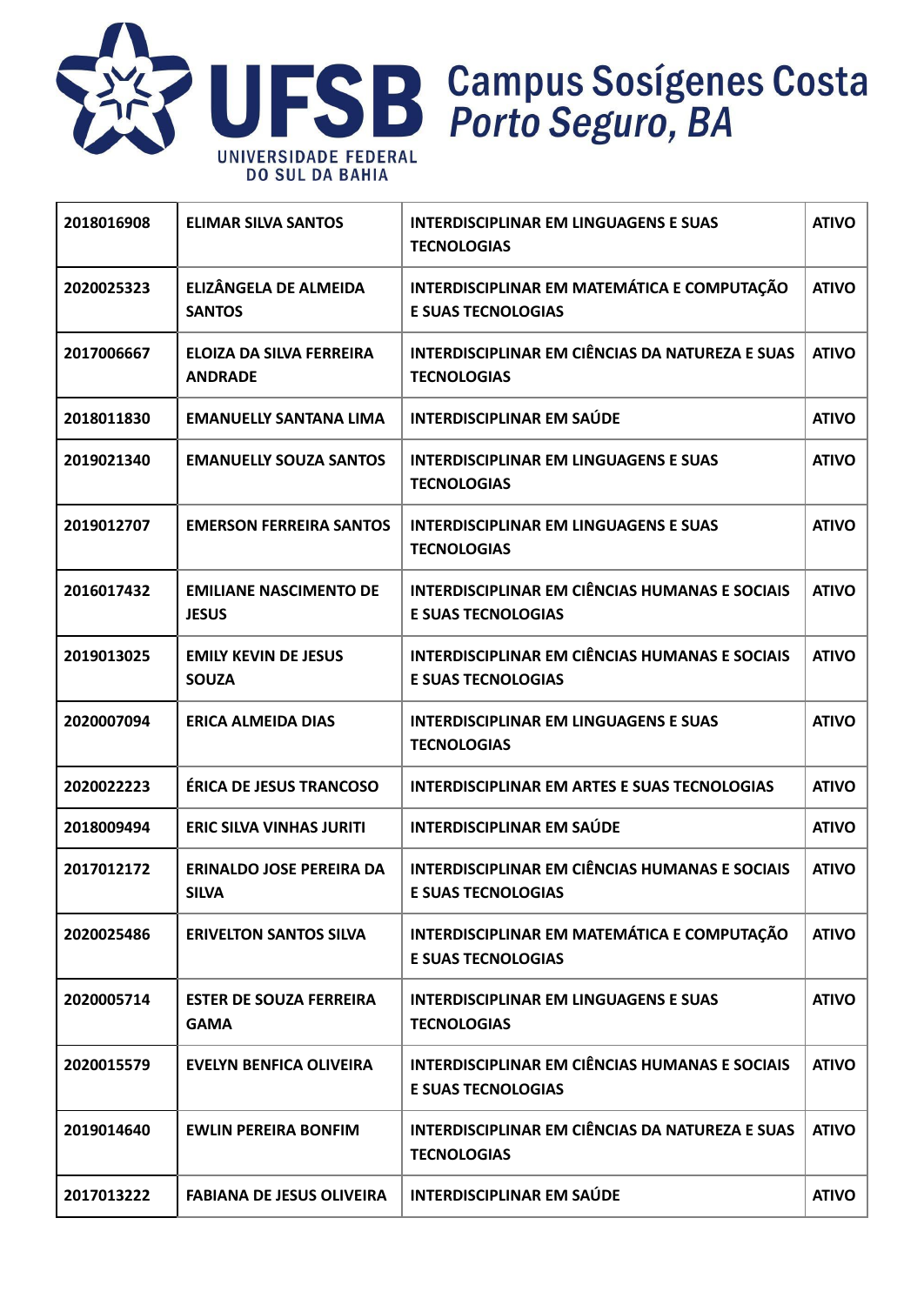

| 2020026483 | <b>FABRÍCIO PEREIRA DA SILVA</b>                   | <b>INTERDISCIPLINAR EM CIÊNCIAS HUMANAS E SOCIAIS</b><br><b>E SUAS TECNOLOGIAS</b> | <b>ATIVO</b> |
|------------|----------------------------------------------------|------------------------------------------------------------------------------------|--------------|
| 2018007050 | FÂMELA DA SILVA FRANÇA                             | <b>INTERDISCIPLINAR EM ARTES E SUAS TECNOLOGIAS</b>                                | <b>ATIVO</b> |
| 2020025520 | <b>FELIPE PASSOS AGUIAR</b>                        | <b>INTERDISCIPLINAR EM CIÊNCIAS HUMANAS E SOCIAIS</b><br><b>E SUAS TECNOLOGIAS</b> | <b>ATIVO</b> |
| 2019018021 | <b>FERNANDA DA SILVA SANTOS</b><br><b>OLIVEIRA</b> | <b>INTERDISCIPLINAR EM CIÊNCIAS HUMANAS E SOCIAIS</b><br><b>E SUAS TECNOLOGIAS</b> | <b>ATIVO</b> |
| 2018002377 | <b>FERNANDA SOUZA DOS</b><br><b>SANTOS</b>         | <b>INTERDISCIPLINAR EM LINGUAGENS E SUAS</b><br><b>TECNOLOGIAS</b>                 | <b>ATIVO</b> |
| 2018015132 | <b>FILIPE DE SOUZA COUTO</b>                       | <b>INTERDISCIPLINAR EM ARTES E SUAS TECNOLOGIAS</b>                                | <b>ATIVO</b> |
| 2017016064 | <b>FLAVIA DA SILVA BIRCK</b>                       | <b>INTERDISCIPLINAR EM CIÊNCIAS HUMANAS E SOCIAIS</b><br><b>E SUAS TECNOLOGIAS</b> | <b>ATIVO</b> |
| 2019009345 | <b>FLAVIO PALMA NUNES</b>                          | <b>INTERDISCIPLINAR EM CIÊNCIAS DA NATUREZA E SUAS</b><br><b>TECNOLOGIAS</b>       | <b>ATIVO</b> |
| 2019004053 | <b>FLAVIO RABELO FRANCESCHI</b>                    | <b>INTERDISCIPLINAR EM ARTES E SUAS TECNOLOGIAS</b>                                | <b>ATIVO</b> |
| 2018017290 | <b>FRANCIDALVA DA SILVA</b><br><b>SANTOS</b>       | <b>INTERDISCIPLINAR EM CIÊNCIAS HUMANAS E SOCIAIS</b><br><b>E SUAS TECNOLOGIAS</b> | <b>ATIVO</b> |
| 2020018679 | <b>FRANCIELLE SOARES RIBEIRO</b>                   | INTERDISCIPLINAR EM MATEMÁTICA E COMPUTAÇÃO<br><b>E SUAS TECNOLOGIAS</b>           | <b>ATIVO</b> |
| 2020007915 | <b>FRANCISCO MARCOS</b><br><b>ARAUJO DE SOUZA</b>  | <b>INTERDISCIPLINAR EM LINGUAGENS E SUAS</b><br><b>TECNOLOGIAS</b>                 | <b>ATIVO</b> |
| 2018009510 | <b>GABRIELA BARBOSA</b><br><b>MARTINS</b>          | <b>INTERDISCIPLINAR EM SAÚDE</b>                                                   | <b>ATIVO</b> |
| 2020026509 | <b>GABRIELA MARIA FRANÇA</b><br><b>BEZERRA</b>     | INTERDISCIPLINAR EM MATEMÁTICA E COMPUTAÇÃO<br><b>E SUAS TECNOLOGIAS</b>           | <b>ATIVO</b> |
| 2019021107 | <b>GABRIELA MEL VITORIO</b><br><b>FIRMO</b>        | <b>INTERDISCIPLINAR EM CIÊNCIAS HUMANAS E SOCIAIS</b><br><b>E SUAS TECNOLOGIAS</b> | <b>ATIVO</b> |
| 2020006130 | <b>GABRIELA SILVA VICENTE</b>                      | INTERDISCIPLINAR EM CIÊNCIAS DA NATUREZA E SUAS<br><b>TECNOLOGIAS</b>              | <b>ATIVO</b> |
| 2019001928 | <b>GABRIEL FERNANDES</b><br><b>BORGES</b>          | <b>INTERDISCIPLINAR EM ARTES E SUAS TECNOLOGIAS</b>                                | <b>ATIVO</b> |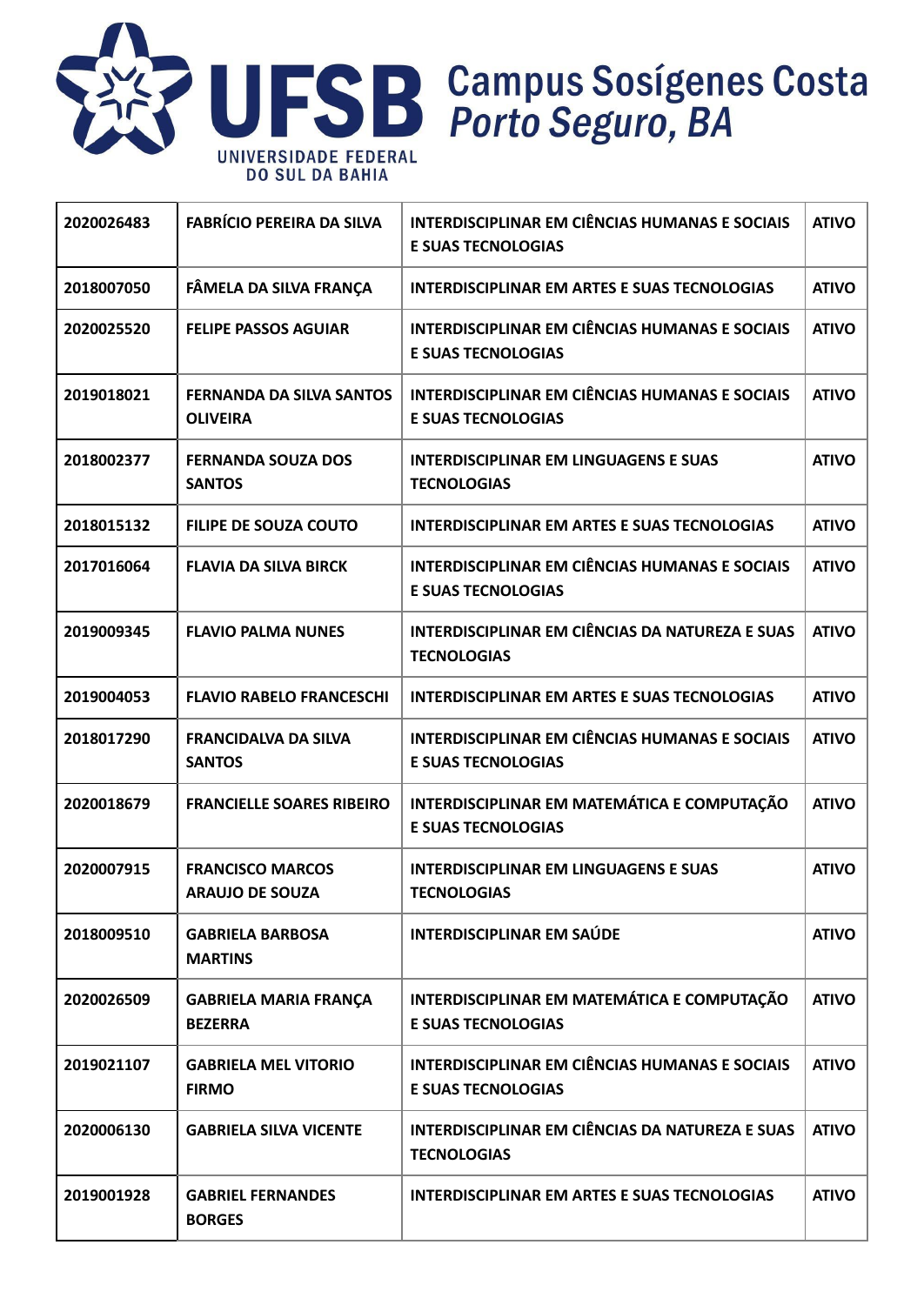

| 2018006062 | <b>GABRIELLA COCATI QUEIROZ</b>                    | <b>INTERDISCIPLINAR EM SAÚDE</b>                                                   | <b>ATIVO</b> |
|------------|----------------------------------------------------|------------------------------------------------------------------------------------|--------------|
| 2019021288 | <b>GABRIEL SOUZA GONÇALVES</b>                     | <b>INTERDISCIPLINAR EM LINGUAGENS E SUAS</b><br><b>TECNOLOGIAS</b>                 | <b>ATIVO</b> |
| 2021003231 | <b>GIOVANNA MARTINS</b><br><b>SAMPAIO</b>          | <b>INTERDISCIPLINAR EM LINGUAGENS E SUAS</b><br><b>TECNOLOGIAS</b>                 | <b>ATIVO</b> |
| 2017004822 | <b>GISLANA CUNHA ARAUJO</b>                        | <b>INTERDISCIPLINAR EM ARTES E SUAS TECNOLOGIAS</b>                                | <b>ATIVO</b> |
| 2018005225 | <b>GUILHERME THEO BENFICA</b><br><b>DE ALMEIDA</b> | <b>INTERDISCIPLINAR EM CIÊNCIAS HUMANAS E SOCIAIS</b><br><b>E SUAS TECNOLOGIAS</b> | <b>ATIVO</b> |
| 2020010222 | <b>GUSTAVO GIMENEZ NOVAIS</b>                      | INTERDISCIPLINAR EM MATEMÁTICA E COMPUTAÇÃO<br><b>E SUAS TECNOLOGIAS</b>           | <b>ATIVO</b> |
| 2017013160 | <b>GUSTAVO SOUZA</b><br><b>GONÇALVES</b>           | <b>INTERDISCIPLINAR EM CIÊNCIAS HUMANAS E SOCIAIS</b><br><b>E SUAS TECNOLOGIAS</b> | <b>ATIVO</b> |
| 2019019243 | <b>HAISLANE CAMPOS SENA</b>                        | <b>INTERDISCIPLINAR EM CIÊNCIAS DA NATUREZA E SUAS</b><br><b>TECNOLOGIAS</b>       | <b>ATIVO</b> |
| 2017013966 | <b>HALANA SOUZA FIGUEIREDO</b><br><b>DA SILVA</b>  | <b>INTERDISCIPLINAR EM LINGUAGENS E SUAS</b><br><b>TECNOLOGIAS</b>                 | <b>ATIVO</b> |
| 2019015262 | <b>HANNAH KAREN OLIVEIRA</b><br><b>SOARES</b>      | INTERDISCIPLINAR EM MATEMÁTICA E COMPUTAÇÃO<br><b>E SUAS TECNOLOGIAS</b>           | <b>ATIVO</b> |
| 2019021368 | <b>HUANE DA CRUZ SANTOS</b>                        | <b>INTERDISCIPLINAR EM LINGUAGENS E SUAS</b><br><b>TECNOLOGIAS</b>                 | <b>ATIVO</b> |
| 2019014167 | <b>IANA FERREIRA DE OLIVEIRA</b>                   | <b>INTERDISCIPLINAR EM LINGUAGENS E SUAS</b><br><b>TECNOLOGIAS</b>                 | <b>ATIVO</b> |
| 2019017740 | <b>IANDRA SOUZA DOS SANTOS</b>                     | INTERDISCIPLINAR EM CIÊNCIAS DA NATUREZA E SUAS<br><b>TECNOLOGIAS</b>              | <b>ATIVO</b> |
| 2020005895 | <b>IAN VITOR NUNES PEREIRA</b>                     | INTERDISCIPLINAR EM MATEMÁTICA E COMPUTAÇÃO<br><b>E SUAS TECNOLOGIAS</b>           | <b>ATIVO</b> |
| 2020007156 | <b>IGOR SANTOS RAMOS</b>                           | <b>INTERDISCIPLINAR EM LINGUAGENS E SUAS</b><br><b>TECNOLOGIAS</b>                 | <b>ATIVO</b> |
| 2020020050 | <b>IRAIDE BORGES LIMA</b>                          | INTERDISCIPLINAR EM CIÊNCIAS DA NATUREZA E SUAS<br><b>TECNOLOGIAS</b>              | <b>ATIVO</b> |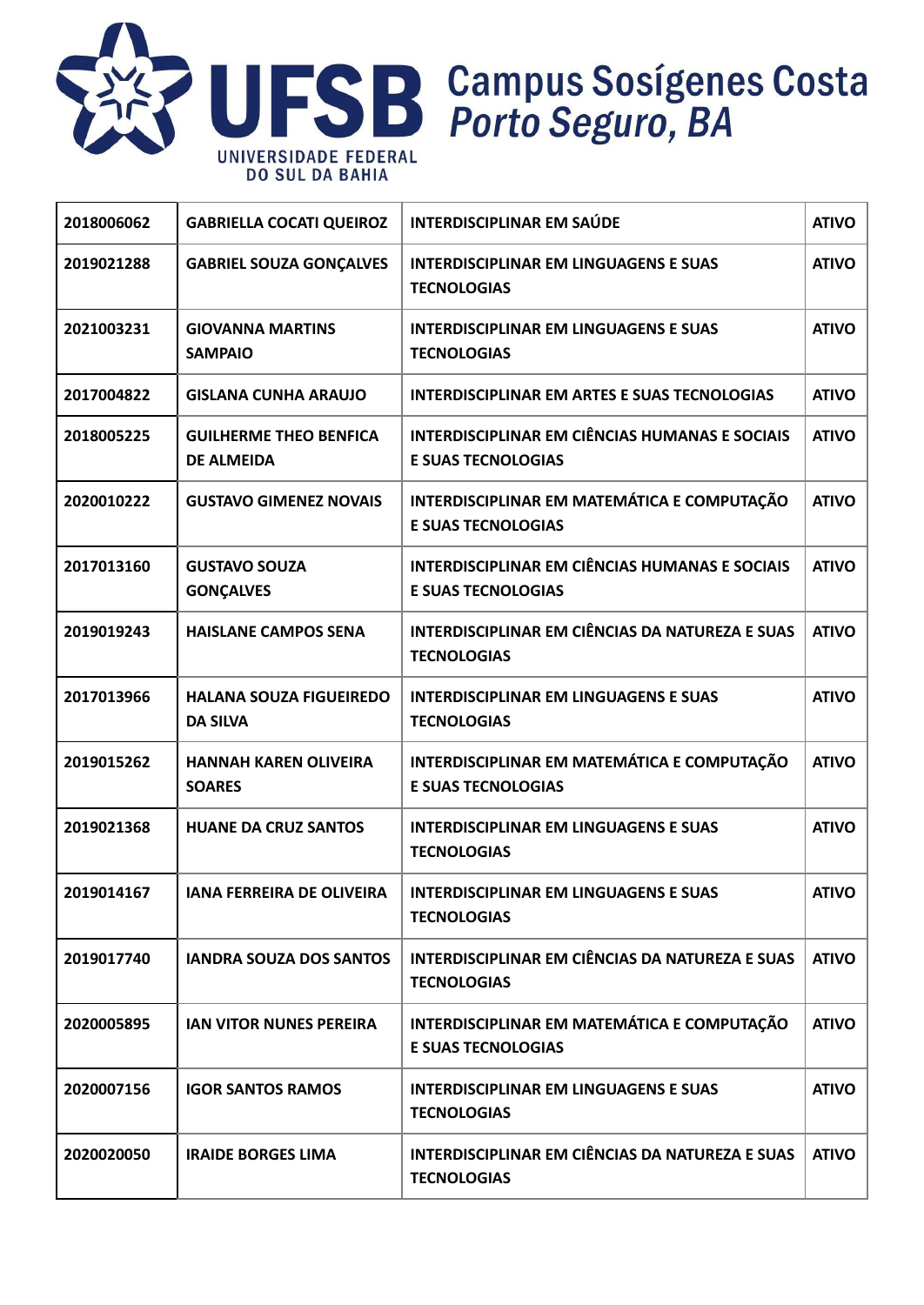

| 2020015210 | <b>ISAAC BRITO PEREIRA</b>                              | <b>INTERDISCIPLINAR EM CIÊNCIAS HUMANAS E SOCIAIS</b><br><b>E SUAS TECNOLOGIAS</b> | <b>ATIVO</b> |
|------------|---------------------------------------------------------|------------------------------------------------------------------------------------|--------------|
| 2018010898 | <b>ISABELA FERNANDA DE</b><br><b>OLIVEIRA RODRIGUES</b> | <b>INTERDISCIPLINAR EM SAÚDE</b>                                                   | <b>ATIVO</b> |
| 2016018135 | <b>ISABEL CARRERA GOMES</b>                             | <b>INTERDISCIPLINAR EM SAÚDE</b>                                                   | <b>ATIVO</b> |
| 2016002888 | <b>ISABEL RAMOS DO</b><br><b>NASCIMENTO</b>             | <b>INTERDISCIPLINAR EM CIÊNCIAS HUMANAS E SOCIAIS</b><br><b>E SUAS TECNOLOGIAS</b> | <b>ATIVO</b> |
| 2018014832 | ÍSIS PASSOS BRANDÃO                                     | <b>INTERDISCIPLINAR EM CIÊNCIAS HUMANAS E SOCIAIS</b><br><b>E SUAS TECNOLOGIAS</b> | <b>ATIVO</b> |
| 2017017992 | <b>ISLANE MIRANDA MOREIRA</b>                           | <b>INTERDISCIPLINAR EM ARTES E SUAS TECNOLOGIAS</b>                                | <b>ATIVO</b> |
| 2018018288 | <b>ITALO FIGUEIREDO DOS</b><br><b>SANTOS</b>            | INTERDISCIPLINAR EM MATEMÁTICA E COMPUTAÇÃO<br><b>E SUAS TECNOLOGIAS</b>           | <b>ATIVO</b> |
| 2017012074 | <b>IVONE DA LUZ RIBEIRO DE</b><br><b>JESUS</b>          | INTERDISCIPLINAR EM CIÊNCIAS DA NATUREZA E SUAS<br><b>TECNOLOGIAS</b>              | <b>ATIVO</b> |
| 201500085  | <b>JADSON FERREIRA DE SOUZA</b>                         | INTERDISCIPLINAR EM MATEMÁTICA E COMPUTAÇÃO<br><b>E SUAS TECNOLOGIAS</b>           | <b>ATIVO</b> |
| 2018010833 | <b>JADSON SILVA HOMBRE</b>                              | <b>INTERDISCIPLINAR EM SAÚDE</b>                                                   | <b>ATIVO</b> |
| 2020026527 | <b>JAMILE GOMES MAGALHÃES</b>                           | INTERDISCIPLINAR EM CIÊNCIAS DA NATUREZA E SUAS<br><b>TECNOLOGIAS</b>              | <b>ATIVO</b> |
| 2018016720 | <b>JAMILE LUCENA SANTOS</b><br><b>CRISTO</b>            | INTERDISCIPLINAR EM CIÊNCIAS DA NATUREZA E SUAS<br><b>TECNOLOGIAS</b>              | <b>ATIVO</b> |
| 2016003787 | <b>JANDERSON SANTOS</b><br><b>CORREIA</b>               | <b>INTERDISCIPLINAR EM ARTES E SUAS TECNOLOGIAS</b>                                | <b>ATIVO</b> |
| 2018006634 | <b>JEAN ISAAC LEMOS COSTA</b>                           | INTERDISCIPLINAR EM ARTES E SUAS TECNOLOGIAS                                       | <b>ATIVO</b> |
| 2018016229 | <b>JEFERSON ALVES DE JESUS</b>                          | <b>INTERDISCIPLINAR EM LINGUAGENS E SUAS</b><br><b>TECNOLOGIAS</b>                 | <b>ATIVO</b> |
| 201402244  | <b>JEFFERSON DOS SANTOS</b><br><b>OLIVEIRA</b>          | INTERDISCIPLINAR EM MATEMÁTICA E COMPUTAÇÃO<br><b>E SUAS TECNOLOGIAS</b>           | <b>ATIVO</b> |
| 2017005267 | <b>JEFTE DE OLIVEIRA</b>                                | <b>INTERDISCIPLINAR EM CIÊNCIAS HUMANAS E SOCIAIS</b><br><b>E SUAS TECNOLOGIAS</b> | <b>ATIVO</b> |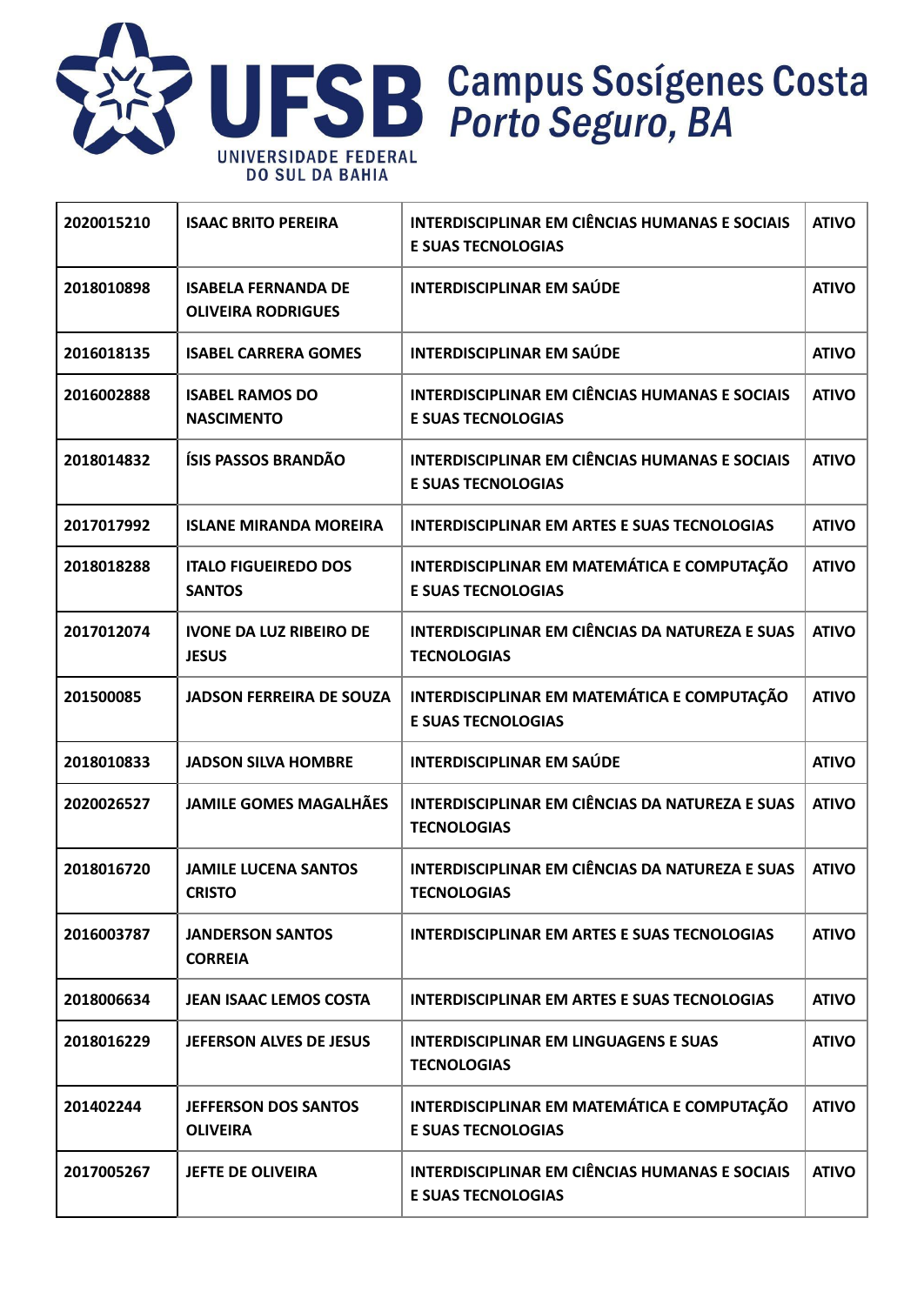

| 2020006892 | <b>JENMILY GONCALVES NUNES</b>                      | INTERDISCIPLINAR EM CIÊNCIAS DA NATUREZA E SUAS<br><b>TECNOLOGIAS</b>              | <b>ATIVO</b> |
|------------|-----------------------------------------------------|------------------------------------------------------------------------------------|--------------|
| 2021003330 | <b>JESSICA SOUSA DA SILVA</b>                       | <b>INTERDISCIPLINAR EM LINGUAGENS E SUAS</b><br><b>TECNOLOGIAS</b>                 | <b>ATIVO</b> |
| 2020026643 | <b>JESSIKA FALCÃO DE OLIVEIRA</b>                   | <b>INTERDISCIPLINAR EM LINGUAGENS E SUAS</b><br><b>TECNOLOGIAS</b>                 | <b>ATIVO</b> |
| 2017017301 | <b>JHONATAN ALMEIDA DE</b><br><b>SOUSA</b>          | <b>INTERDISCIPLINAR EM ARTES E SUAS TECNOLOGIAS</b>                                | <b>ATIVO</b> |
| 2020019255 | <b>JOALISON NERI SANTOS</b>                         | <b>INTERDISCIPLINAR EM CIÊNCIAS HUMANAS E SOCIAIS</b><br><b>E SUAS TECNOLOGIAS</b> | <b>ATIVO</b> |
| 2018002591 | <b>JOAO PAULO VIEIRA DE SA</b><br><b>TELLES</b>     | <b>INTERDISCIPLINAR EM SAÚDE</b>                                                   | <b>ATIVO</b> |
| 2020013832 | <b>JOÃO RICARDO BRITO DE</b><br><b>LIMA</b>         | INTERDISCIPLINAR EM CIÊNCIAS DA NATUREZA E SUAS<br><b>TECNOLOGIAS</b>              | <b>ATIVO</b> |
| 2018009592 | <b>JOAO VITOR NASCIMENTO</b><br><b>DE SANTANA</b>   | <b>INTERDISCIPLINAR EM CIÊNCIAS HUMANAS E SOCIAIS</b><br><b>E SUAS TECNOLOGIAS</b> | <b>ATIVO</b> |
| 2019017525 | <b>JOAO VITOR SANTOS DE</b><br><b>SANTANA</b>       | INTERDISCIPLINAR EM MATEMÁTICA E COMPUTAÇÃO<br><b>E SUAS TECNOLOGIAS</b>           | <b>ATIVO</b> |
| 2021003349 | <b>JOCILENE ALVES DOS SANTOS</b>                    | INTERDISCIPLINAR EM CIÊNCIAS DA NATUREZA E SUAS<br><b>TECNOLOGIAS</b>              | <b>ATIVO</b> |
| 2017004386 | <b>JOCIRLAN OLIVEIRA SILVA</b>                      | <b>INTERDISCIPLINAR EM LINGUAGENS E SUAS</b><br><b>TECNOLOGIAS</b>                 | <b>ATIVO</b> |
| 2020025780 | <b>JOILSON FILIPE DOS SANTOS</b>                    | INTERDISCIPLINAR EM MATEMÁTICA E COMPUTAÇÃO<br><b>E SUAS TECNOLOGIAS</b>           | <b>ATIVO</b> |
| 2019010785 | <b>JULIANA CARLA FIGUEIROA</b><br><b>DOS SANTOS</b> | INTERDISCIPLINAR EM MATEMÁTICA E COMPUTAÇÃO<br><b>E SUAS TECNOLOGIAS</b>           | <b>ATIVO</b> |
| 2017012940 | <b>JULIANA DA SILVA SANTOS</b><br><b>LIMA</b>       | <b>INTERDISCIPLINAR EM CIÊNCIAS HUMANAS E SOCIAIS</b><br><b>E SUAS TECNOLOGIAS</b> | <b>ATIVO</b> |
| 2019014265 | <b>JULIMAR SILVA DOS SANTOS</b>                     | <b>INTERDISCIPLINAR EM ARTES E SUAS TECNOLOGIAS</b>                                | <b>ATIVO</b> |
| 2019006942 | <b>JUSSIMAR GUEDES DE</b><br><b>SOUZA</b>           | <b>INTERDISCIPLINAR EM CIÊNCIAS DA NATUREZA E SUAS</b><br><b>TECNOLOGIAS</b>       | <b>ATIVO</b> |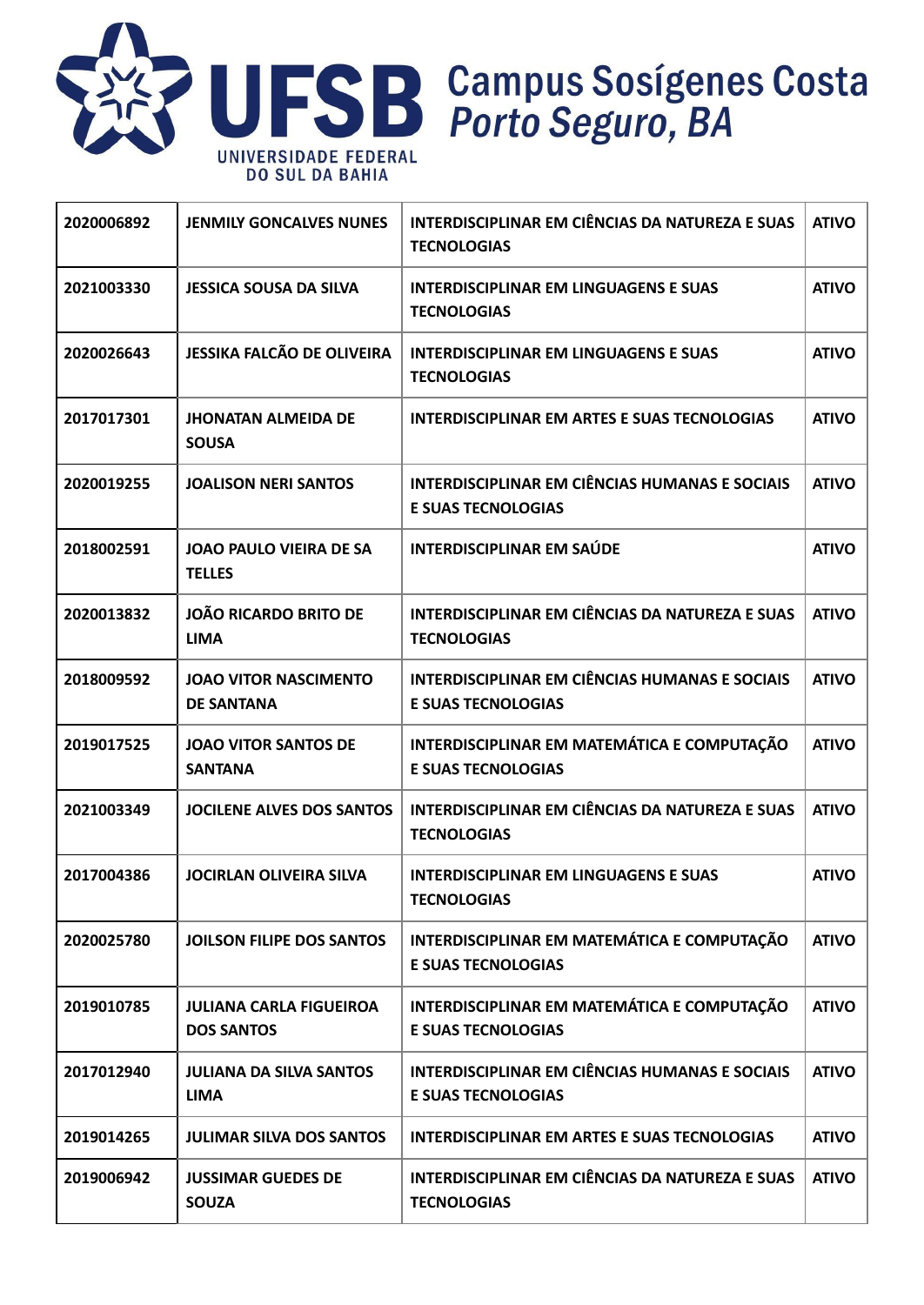

| 2020015597 | <b>JUTIERG BATISTA</b>                                 | <b>INTERDISCIPLINAR EM ARTES E SUAS TECNOLOGIAS</b>                                | <b>ATIVO</b> |
|------------|--------------------------------------------------------|------------------------------------------------------------------------------------|--------------|
| 2021003376 | <b>KAIRO GREGORIO BEHN</b>                             | INTERDISCIPLINAR EM MATEMÁTICA E COMPUTAÇÃO<br><b>E SUAS TECNOLOGIAS</b>           | <b>ATIVO</b> |
| 2020022180 | <b>KAROLAINE BRAZ SALES</b>                            | <b>INTERDISCIPLINAR EM LINGUAGENS E SUAS</b><br><b>TECNOLOGIAS</b>                 | <b>ATIVO</b> |
| 2018007453 | <b>KAROLINA SERVILHA</b><br><b>TRAJANO</b>             | <b>INTERDISCIPLINAR EM SAÚDE</b>                                                   | <b>ATIVO</b> |
| 2018005163 | <b>KAROLLYNE SARMENTO DE</b><br><b>PAULA</b>           | <b>INTERDISCIPLINAR EM CIÊNCIAS HUMANAS E SOCIAIS</b><br><b>E SUAS TECNOLOGIAS</b> | <b>ATIVO</b> |
| 2020022241 | <b>KECIA GUEDES DE OLIVEIRA</b>                        | <b>INTERDISCIPLINAR EM ARTES E SUAS TECNOLOGIAS</b>                                | <b>ATIVO</b> |
| 2017015245 | <b>KEFAS MATOS DOS SANTOS</b>                          | <b>INTERDISCIPLINAR EM ARTES E SUAS TECNOLOGIAS</b>                                | <b>ATIVO</b> |
| 2019007761 | <b>KELLY CRISTINA SILVA</b><br><b>SOARES PIANA</b>     | <b>INTERDISCIPLINAR EM LINGUAGENS E SUAS</b><br><b>TECNOLOGIAS</b>                 | <b>ATIVO</b> |
| 201401702  | <b>KELLY SILVA SANDRES</b>                             | <b>INTERDISCIPLINAR EM CIÊNCIAS HUMANAS E SOCIAIS</b><br><b>E SUAS TECNOLOGIAS</b> | <b>ATIVO</b> |
| 2019021321 | <b>KEMILLY JOVELINA</b><br><b>RODRIGUES DOS SANTOS</b> | <b>INTERDISCIPLINAR EM LINGUAGENS E SUAS</b><br><b>TECNOLOGIAS</b>                 | <b>ATIVO</b> |
| 2018016283 | <b>KEMINY GUEDES DE</b><br><b>OLIVEIRA</b>             | <b>ABI - LICENCIATURAS INTERDISCIPLINARES</b>                                      | <b>ATIVO</b> |
| 2018006910 | <b>KETLIN AGUIAR BORGES</b>                            | <b>INTERDISCIPLINAR EM CIÊNCIAS DA NATUREZA E SUAS</b><br><b>TECNOLOGIAS</b>       | <b>ATIVO</b> |
| 2019014588 | KÉZIA VITÓRIA LIMA DA<br><b>COSTA</b>                  | INTERDISCIPLINAR EM MATEMÁTICA E COMPUTAÇÃO<br><b>E SUAS TECNOLOGIAS</b>           | <b>ATIVO</b> |
| 2017016126 | <b>LAISE SANTOS CAGI</b>                               | <b>INTERDISCIPLINAR EM CIÊNCIAS HUMANAS E SOCIAIS</b><br><b>E SUAS TECNOLOGIAS</b> | <b>ATIVO</b> |
| 2019012940 | <b>LALIELE BRAZ DOS SANTOS</b>                         | <b>INTERDISCIPLINAR EM CIÊNCIAS HUMANAS E SOCIAIS</b><br><b>E SUAS TECNOLOGIAS</b> | <b>ATIVO</b> |
| 2018001656 | <b>LARISSA BATISTA PINHEIRO</b>                        | INTERDISCIPLINAR EM CIÊNCIAS DA NATUREZA E SUAS<br><b>TECNOLOGIAS</b>              | <b>ATIVO</b> |
| 2019014309 | <b>LARISSA MENEZES SANTOS</b>                          | INTERDISCIPLINAR EM MATEMÁTICA E COMPUTAÇÃO<br><b>E SUAS TECNOLOGIAS</b>           | <b>ATIVO</b> |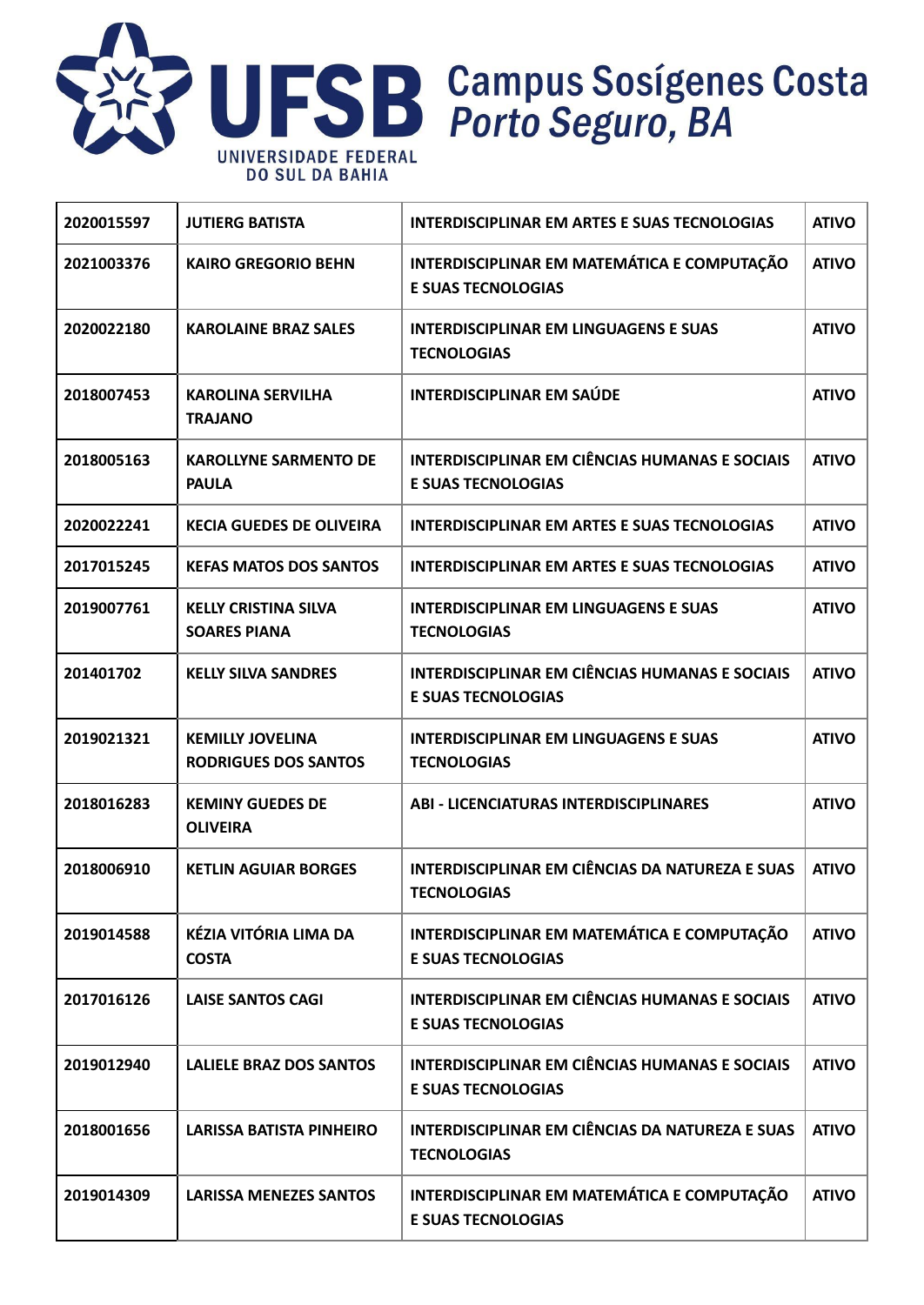

| 2018005065 | <b>LAURA OKADA</b>                                   | <b>INTERDISCIPLINAR EM ARTES E SUAS TECNOLOGIAS</b>                                | <b>ATIVO</b> |
|------------|------------------------------------------------------|------------------------------------------------------------------------------------|--------------|
| 2016005502 | <b>LAURENCIO LIMA LOPES</b>                          | <b>INTERDISCIPLINAR EM SAÚDE</b>                                                   | <b>ATIVO</b> |
| 2018012195 | <b>LEISLANE CASTRO DOS</b><br><b>SANTOS</b>          | <b>INTERDISCIPLINAR EM CIÊNCIAS DA NATUREZA E SUAS</b><br><b>TECNOLOGIAS</b>       | <b>ATIVO</b> |
| 201401428  | <b>LEONARDO SOUZA MENDES</b>                         | <b>INTERDISCIPLINAR EM CIÊNCIAS HUMANAS E SOCIAIS</b><br><b>E SUAS TECNOLOGIAS</b> | <b>ATIVO</b> |
| 2017015782 | <b>LETICIA ROSARIO SILVEIRA</b>                      | INTERDISCIPLINAR EM CIÊNCIAS DA NATUREZA E SUAS<br><b>TECNOLOGIAS</b>              | <b>ATIVO</b> |
| 2018016800 | <b>LORENA PENA OLIVEIRA</b>                          | <b>INTERDISCIPLINAR EM ARTES E SUAS TECNOLOGIAS</b>                                | <b>ATIVO</b> |
| 2021003394 | LORRANA AMPARO DA SILVA                              | <b>INTERDISCIPLINAR EM ARTES E SUAS TECNOLOGIAS</b>                                | <b>ATIVO</b> |
| 2017016046 | <b>LUAN LUCAS DOMINGUES</b><br><b>SALES</b>          | <b>INTERDISCIPLINAR EM LINGUAGENS E SUAS</b><br><b>TECNOLOGIAS</b>                 | <b>ATIVO</b> |
| 2016017595 | <b>LUAN SANTOS BRAGA</b>                             | <b>INTERDISCIPLINAR EM CIÊNCIAS HUMANAS E SOCIAIS</b><br><b>E SUAS TECNOLOGIAS</b> | <b>ATIVO</b> |
| 2018016480 | <b>LUARA COSTA SANTOS</b>                            | <b>INTERDISCIPLINAR EM CIÊNCIAS HUMANAS E SOCIAIS</b><br><b>E SUAS TECNOLOGIAS</b> | <b>ATIVO</b> |
| 2016016927 | <b>LUCAS RAMOS PEREIRA</b>                           | <b>ABI - LICENCIATURAS INTERDISCIPLINARES</b>                                      | <b>ATIVO</b> |
| 2020014114 | <b>LUCIANA LOPES DE JESUS</b>                        | INTERDISCIPLINAR EM CIÊNCIAS DA NATUREZA E SUAS<br><b>TECNOLOGIAS</b>              | <b>ATIVO</b> |
| 201401421  | <b>LUCIANO MAURICIO DE</b><br><b>OLIVEIRA</b>        | INTERDISCIPLINAR EM MATEMÁTICA E COMPUTAÇÃO<br><b>E SUAS TECNOLOGIAS</b>           | <b>ATIVO</b> |
| 2016004229 | <b>LUISA CAROLINE CORDEIRO</b><br><b>DE ALMEIDA</b>  | INTERDISCIPLINAR EM MATEMÁTICA E COMPUTAÇÃO<br><b>E SUAS TECNOLOGIAS</b>           | <b>ATIVO</b> |
| 2019004269 | LUIS GUSTAVO SILVA RIBEIRO                           | <b>INTERDISCIPLINAR EM LINGUAGENS E SUAS</b><br><b>TECNOLOGIAS</b>                 | <b>ATIVO</b> |
| 2019014505 | <b>LUIZ FERNANDO DA</b><br><b>CONCEIÇÃO JÚNIOR</b>   | <b>INTERDISCIPLINAR EM ARTES E SUAS TECNOLOGIAS</b>                                | <b>ATIVO</b> |
| 2016004327 | <b>LUIZ HUMBERTO IGOR DOS</b><br><b>SANTOS SILVA</b> | INTERDISCIPLINAR EM ARTES E SUAS TECNOLOGIAS                                       | <b>ATIVO</b> |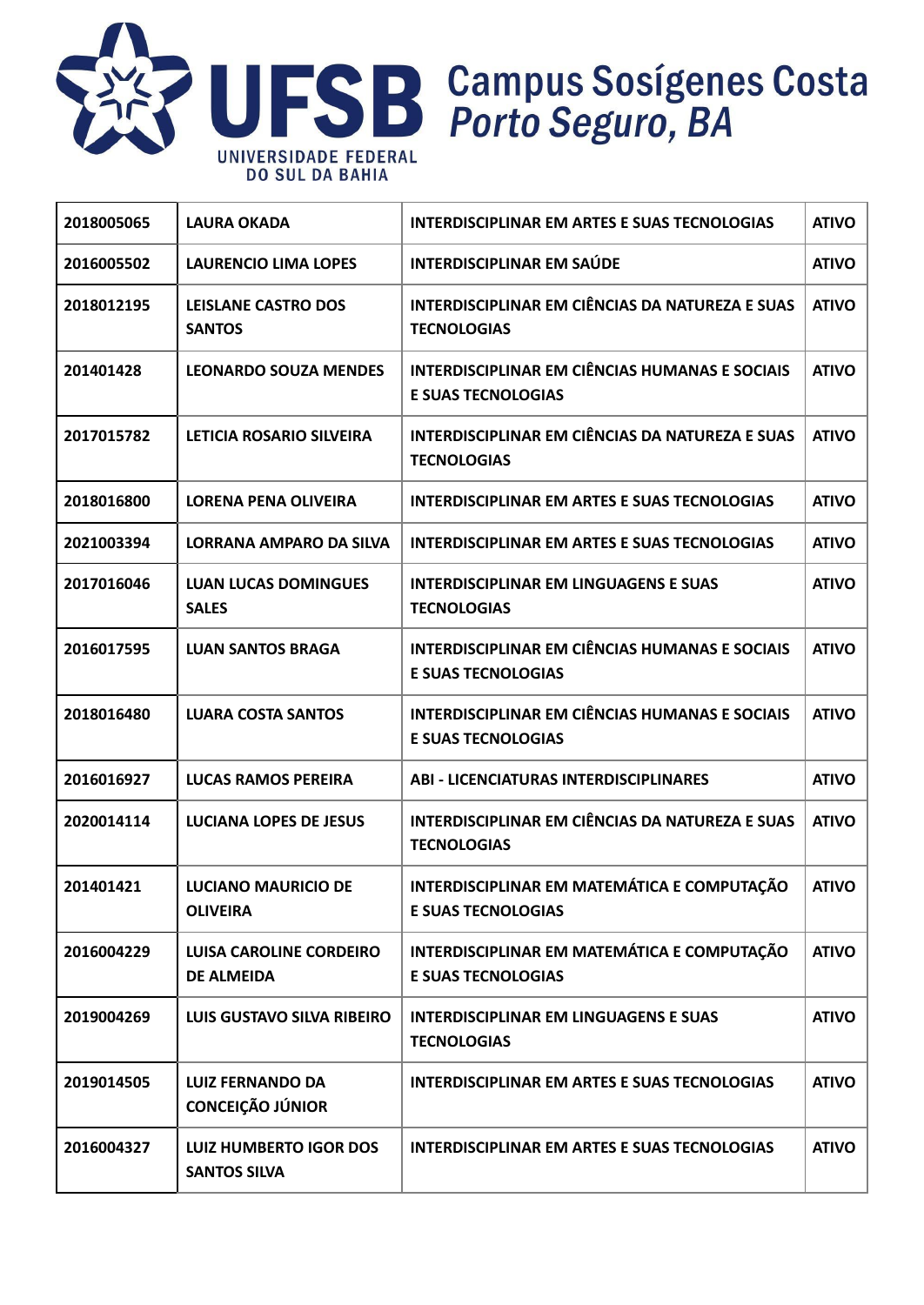

| 2018012319 | <b>LUSINETE MARIA DANTAS</b>                          | <b>INTERDISCIPLINAR EM CIÊNCIAS HUMANAS E SOCIAIS</b><br><b>E SUAS TECNOLOGIAS</b> | <b>ATIVO</b> |
|------------|-------------------------------------------------------|------------------------------------------------------------------------------------|--------------|
| 2016015302 | <b>LUZENILDA MATOS FERREIRA</b>                       | <b>INTERDISCIPLINAR EM SAÚDE</b>                                                   | <b>ATIVO</b> |
| 2018009879 | <b>MAIANE OLIVEIRA DOS</b><br><b>SANTOS</b>           | <b>INTERDISCIPLINAR EM LINGUAGENS E SUAS</b><br><b>TECNOLOGIAS</b>                 | <b>ATIVO</b> |
| 2019009443 | <b>MAIRA OLIVEIRA DOS</b><br><b>SANTOS</b>            | <b>INTERDISCIPLINAR EM ARTES E SUAS TECNOLOGIAS</b>                                | <b>ATIVO</b> |
| 2019015306 | <b>MAISSA ALVES PAIVA</b>                             | INTERDISCIPLINAR EM MATEMÁTICA E COMPUTAÇÃO<br><b>E SUAS TECNOLOGIAS</b>           | <b>ATIVO</b> |
| 2018016407 | <b>MANUELE DE CASTRO</b><br><b>SOARES</b>             | <b>INTERDISCIPLINAR EM LINGUAGENS E SUAS</b><br><b>TECNOLOGIAS</b>                 | <b>ATIVO</b> |
| 2018003481 | <b>MARCELO NEVES SANTOS</b>                           | <b>INTERDISCIPLINAR EM ARTES E SUAS TECNOLOGIAS</b>                                | <b>ATIVO</b> |
| 2017012815 | <b>MARCIO BARRETO DOS</b><br><b>SANTOS</b>            | INTERDISCIPLINAR EM MATEMÁTICA E COMPUTAÇÃO<br><b>E SUAS TECNOLOGIAS</b>           | <b>ATIVO</b> |
| 2016010469 | <b>MARCOS COSTA ANTUNES</b>                           | <b>INTERDISCIPLINAR EM SAÚDE</b>                                                   | <b>ATIVO</b> |
| 2019013464 | <b>MARIA ALINE SOARES SOUZA</b>                       | <b>INTERDISCIPLINAR EM CIÊNCIAS HUMANAS E SOCIAIS</b><br><b>E SUAS TECNOLOGIAS</b> | <b>ATIVO</b> |
| 2019016466 | <b>MARIA EDUARDA CARMO</b><br><b>RIBEIRO</b>          | INTERDISCIPLINAR EM CIÊNCIAS DA NATUREZA E SUAS<br><b>TECNOLOGIAS</b>              | <b>ATIVO</b> |
| 201402249  | <b>MARIA MANUELLA DE</b><br><b>SOUZA OGANDO</b>       | <b>INTERDISCIPLINAR EM LINGUAGENS E SUAS</b><br><b>TECNOLOGIAS</b>                 | <b>ATIVO</b> |
| 2016001183 | <b>MARIANA ABAETE DOS</b><br><b>SANTOS</b>            | <b>INTERDISCIPLINAR EM SAÚDE</b>                                                   | <b>ATIVO</b> |
| 2018005305 | <b>MARIANA ALMEIDA DA SILVA</b>                       | <b>INTERDISCIPLINAR EM CIÊNCIAS HUMANAS E SOCIAIS</b><br><b>E SUAS TECNOLOGIAS</b> | <b>ATIVO</b> |
| 2019019207 | <b>MARIANA CASTRO OLIVEIRA</b>                        | <b>INTERDISCIPLINAR EM CIÊNCIAS HUMANAS E SOCIAIS</b><br><b>E SUAS TECNOLOGIAS</b> | <b>ATIVO</b> |
| 2020022205 | <b>MARIANE NASCIMENTO DO</b><br><b>ESPIRITO SANTO</b> | <b>INTERDISCIPLINAR EM LINGUAGENS E SUAS</b><br><b>TECNOLOGIAS</b>                 | <b>ATIVO</b> |
| 2018014959 | <b>MARIANE SANTOS BARBOSA</b>                         | <b>INTERDISCIPLINAR EM SAÚDE</b>                                                   | <b>ATIVO</b> |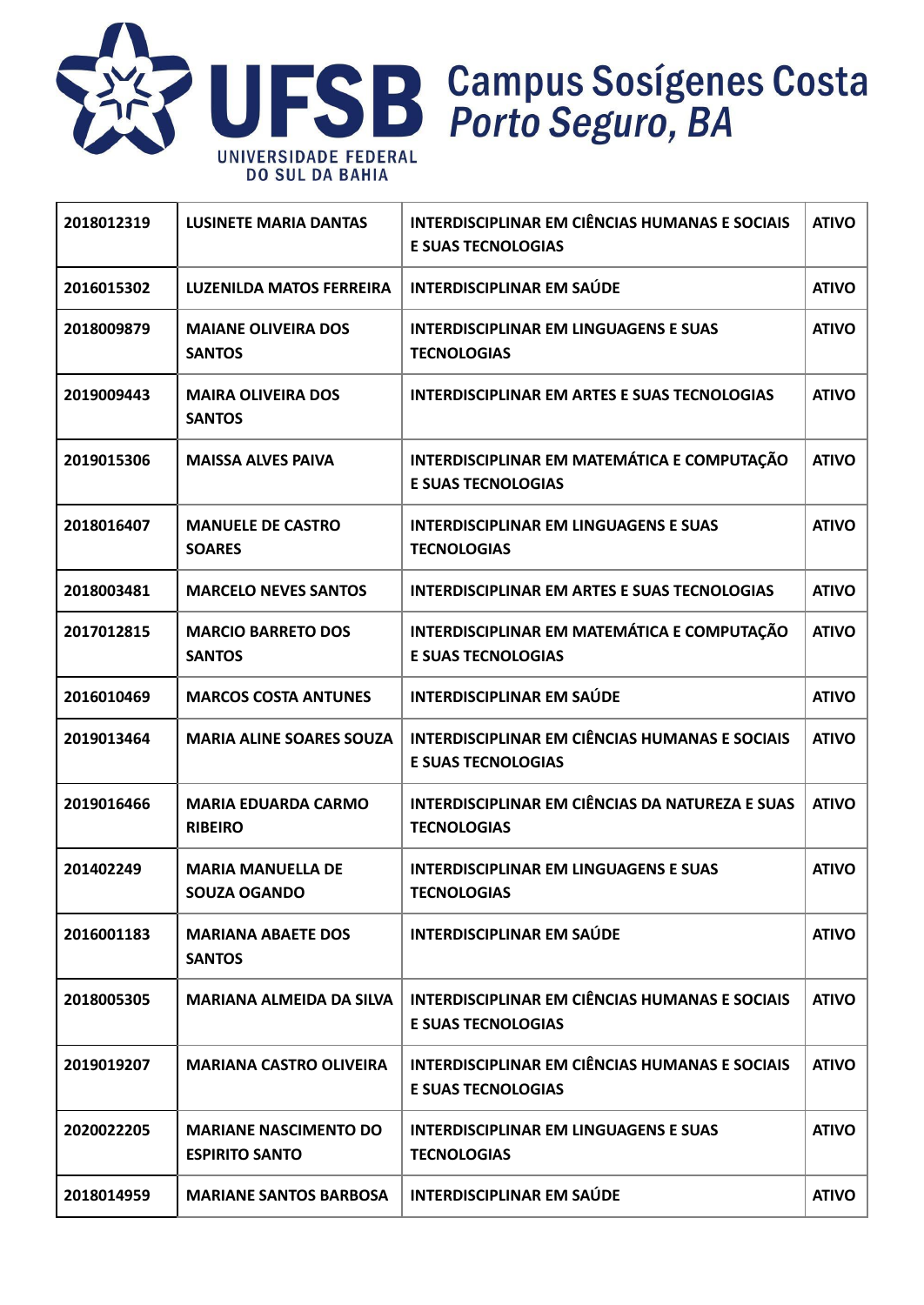

| 2020018436 | <b>MARIA SOLANGE MACHADO</b><br><b>DE FARIA</b>     | <b>INTERDISCIPLINAR EM CIÊNCIAS HUMANAS E SOCIAIS</b><br><b>E SUAS TECNOLOGIAS</b> | <b>ATIVO</b> |
|------------|-----------------------------------------------------|------------------------------------------------------------------------------------|--------------|
| 2016015563 | <b>MARILENE APARECIDA</b><br><b>RABELO DOS REIS</b> | <b>INTERDISCIPLINAR EM SAÚDE</b>                                                   | <b>ATIVO</b> |
| 2021003400 | <b>MARILÚCIA MOREIRA</b><br><b>SANTOS</b>           | <b>INTERDISCIPLINAR EM ARTES E SUAS TECNOLOGIAS</b>                                | <b>ATIVO</b> |
| 2020011201 | <b>MARILUCIA ROSA DOS</b><br><b>SANTOS</b>          | <b>INTERDISCIPLINAR EM CIÊNCIAS HUMANAS E SOCIAIS</b><br><b>E SUAS TECNOLOGIAS</b> | <b>ATIVO</b> |
| 2019010444 | <b>MARINA ALVES DE OLIVEIRA</b>                     | <b>INTERDISCIPLINAR EM CIÊNCIAS HUMANAS E SOCIAIS</b><br><b>E SUAS TECNOLOGIAS</b> | <b>ATIVO</b> |
| 2018004362 | <b>MARYANA THEREZA PEREIRA</b><br><b>DE SOUZA</b>   | <b>INTERDISCIPLINAR EM SAÚDE</b>                                                   | <b>ATIVO</b> |
| 2016017610 | <b>MATEUS ALCANTARA</b><br><b>AQUINO</b>            | <b>INTERDISCIPLINAR EM LINGUAGENS E SUAS</b><br><b>TECNOLOGIAS</b>                 | <b>ATIVO</b> |
| 2018009618 | <b>MATHEUS COSTA PEREIRA</b>                        | <b>INTERDISCIPLINAR EM SAÚDE</b>                                                   | <b>ATIVO</b> |
| 2019014185 | <b>MATHEUS DE JESUS SANTOS</b>                      | INTERDISCIPLINAR EM CIÊNCIAS DA NATUREZA E SUAS<br><b>TECNOLOGIAS</b>              | <b>ATIVO</b> |
| 2018008058 | <b>MAURO PINHO BOMFIM</b>                           | <b>INTERDISCIPLINAR EM SAÚDE</b>                                                   | <b>ATIVO</b> |
| 2016012445 | <b>MAX HIAGO PITAGORAS</b><br><b>FERREIRA</b>       | INTERDISCIPLINAR EM MATEMÁTICA E COMPUTAÇÃO<br><b>E SUAS TECNOLOGIAS</b>           | <b>ATIVO</b> |
| 2019015280 | <b>MEIRINÁ FERREIRA SENA</b>                        | INTERDISCIPLINAR EM CIÊNCIAS DA NATUREZA E SUAS<br><b>TECNOLOGIAS</b>              | <b>ATIVO</b> |
| 2020018614 | <b>MEIRIZANGELA VIEIRA PIRES</b>                    | <b>INTERDISCIPLINAR EM LINGUAGENS E SUAS</b><br><b>TECNOLOGIAS</b>                 | <b>ATIVO</b> |
| 2018001674 | <b>MICHELE CRISTINA MAIA</b>                        | <b>INTERDISCIPLINAR EM SAÚDE</b>                                                   | <b>ATIVO</b> |
| 2020025904 | <b>MIKAELE SILVA DE SOUZA</b>                       | <b>INTERDISCIPLINAR EM CIÊNCIAS HUMANAS E SOCIAIS</b><br><b>E SUAS TECNOLOGIAS</b> | <b>ATIVO</b> |
| 2016015920 | <b>MILENA BEUCLAIR ALENCAR</b>                      | <b>INTERDISCIPLINAR EM SAÚDE</b>                                                   | <b>ATIVO</b> |
| 2016015222 | <b>MILENA FREITAS DANTAS</b>                        | <b>INTERDISCIPLINAR EM ARTES E SUAS TECNOLOGIAS</b>                                | <b>ATIVO</b> |
| 2018007435 | <b>MIQUEIAS SILVA QUEIROZ</b>                       | INTERDISCIPLINAR EM ARTES E SUAS TECNOLOGIAS                                       | <b>ATIVO</b> |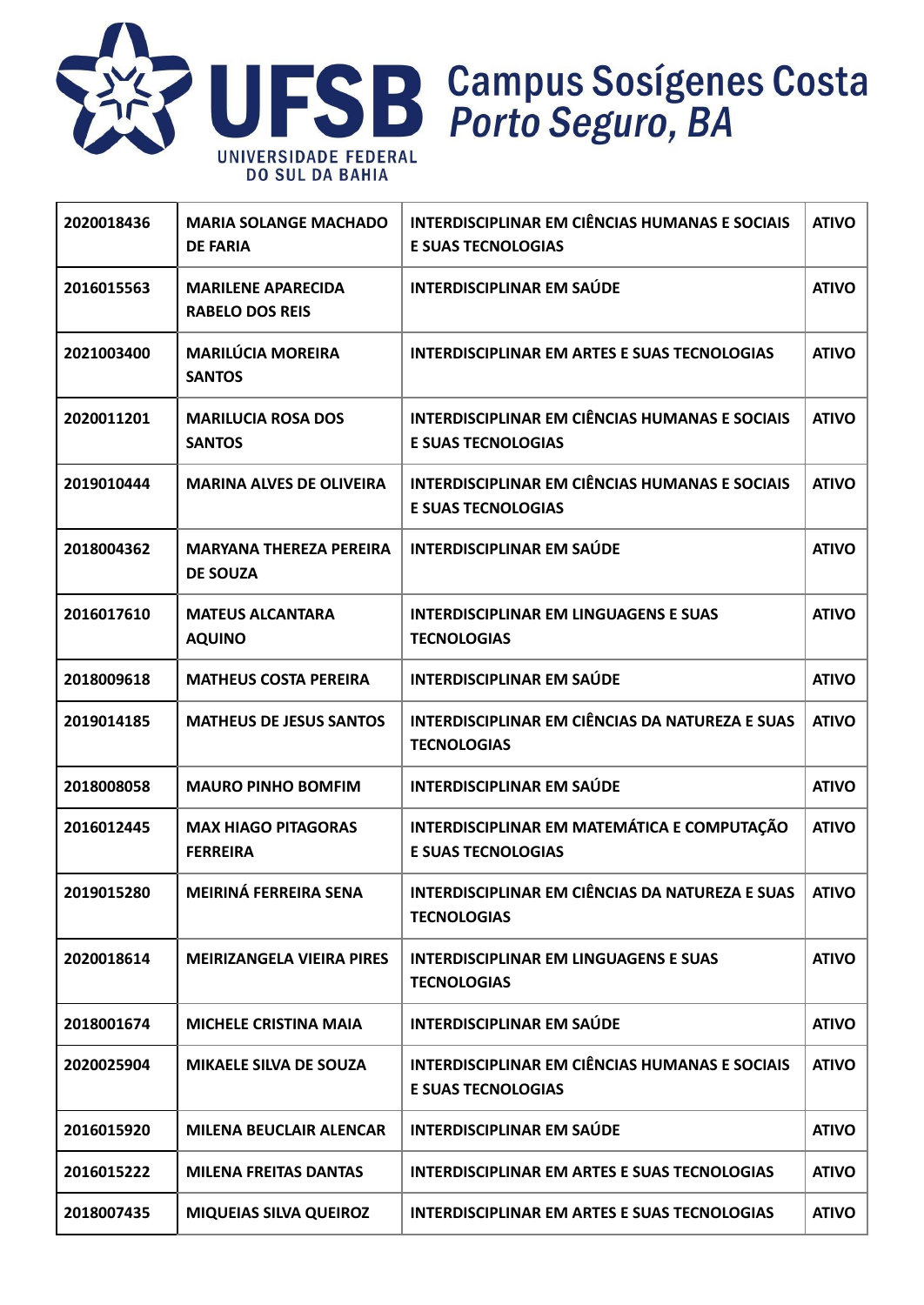

| 2017004260 | <b>NAGILA ARAUJO DE</b><br><b>OLIVEIRA</b>             | INTERDISCIPLINAR EM MATEMÁTICA E COMPUTAÇÃO<br><b>E SUAS TECNOLOGIAS</b>           | <b>ATIVO</b> |
|------------|--------------------------------------------------------|------------------------------------------------------------------------------------|--------------|
| 2020025922 | NATÁLIA COELHO DA SILVA                                | <b>INTERDISCIPLINAR EM ARTES E SUAS TECNOLOGIAS</b>                                | <b>ATIVO</b> |
| 201500942  | <b>NATIARA PROESCHOLDT</b><br><b>LITTIG</b>            | INTERDISCIPLINAR EM MATEMÁTICA E COMPUTAÇÃO<br><b>E SUAS TECNOLOGIAS</b>           | <b>ATIVO</b> |
| 2017014800 | <b>NEY DANTAS DE BRITO NETO</b>                        | <b>INTERDISCIPLINAR EM SAÚDE</b>                                                   | <b>ATIVO</b> |
| 2017005900 | <b>NICOLLE OLIVEIRA</b><br><b>NASCIMENTO DELA CRUZ</b> | <b>INTERDISCIPLINAR EM ARTES E SUAS TECNOLOGIAS</b>                                | <b>ATIVO</b> |
| 2017011649 | <b>NILTON SANTOS DE ALMEIDA</b><br><b>JUNIOR</b>       | <b>INTERDISCIPLINAR EM SAÚDE</b>                                                   | <b>ATIVO</b> |
| 2018020375 | <b>NOEMIA LOURENCA DE</b><br><b>JESUS ALVES</b>        | INTERDISCIPLINAR EM CIÊNCIAS DA NATUREZA E SUAS<br><b>TECNOLOGIAS</b>              | <b>ATIVO</b> |
| 2016008166 | <b>PALOMA LORRANCY SANTOS</b><br><b>DE SOUZA</b>       | <b>INTERDISCIPLINAR EM ARTES E SUAS TECNOLOGIAS</b>                                | <b>ATIVO</b> |
| 2021003447 | <b>PAULO DE JESUS SANTOS</b>                           | INTERDISCIPLINAR EM CIÊNCIAS DA NATUREZA E SUAS<br><b>TECNOLOGIAS</b>              | <b>ATIVO</b> |
| 2017001400 | PEDRO LISBOA NETO                                      | <b>INTERDISCIPLINAR EM ARTES E SUAS TECNOLOGIAS</b>                                | <b>ATIVO</b> |
| 2017017240 | RAFAELA SANTOS DA SILVA                                | <b>INTERDISCIPLINAR EM CIÊNCIAS HUMANAS E SOCIAIS</b><br><b>E SUAS TECNOLOGIAS</b> | <b>ATIVO</b> |
| 201501575  | <b>RAIMUNDO SANTOS MOURA</b><br><b>FILHO</b>           | <b>INTERDISCIPLINAR EM SAÚDE</b>                                                   | <b>ATIVO</b> |
| 2019008526 | RAPHAEL RIBAS DE OLIVEIRA<br><b>SOARES</b>             | INTERDISCIPLINAR EM MATEMÁTICA E COMPUTAÇÃO<br><b>E SUAS TECNOLOGIAS</b>           | <b>ATIVO</b> |
| 2018017128 | <b>RAQUEL CRUZ SILVA</b>                               | INTERDISCIPLINAR EM CIÊNCIAS DA NATUREZA E SUAS<br><b>TECNOLOGIAS</b>              | <b>ATIVO</b> |
| 2019012420 | <b>RAYANE ROCHA ALMEIDA</b>                            | <b>INTERDISCIPLINAR EM LINGUAGENS E SUAS</b><br><b>TECNOLOGIAS</b>                 | <b>ATIVO</b> |
| 2017017268 | RAYSSA COSTA BAIÃO                                     | <b>INTERDISCIPLINAR EM CIÊNCIAS HUMANAS E SOCIAIS</b><br><b>E SUAS TECNOLOGIAS</b> | <b>ATIVO</b> |
| 201400620  | <b>REIZINHO DA CONCEICAO</b><br><b>CAETANO</b>         | INTERDISCIPLINAR EM MATEMÁTICA E COMPUTAÇÃO<br><b>E SUAS TECNOLOGIAS</b>           | <b>ATIVO</b> |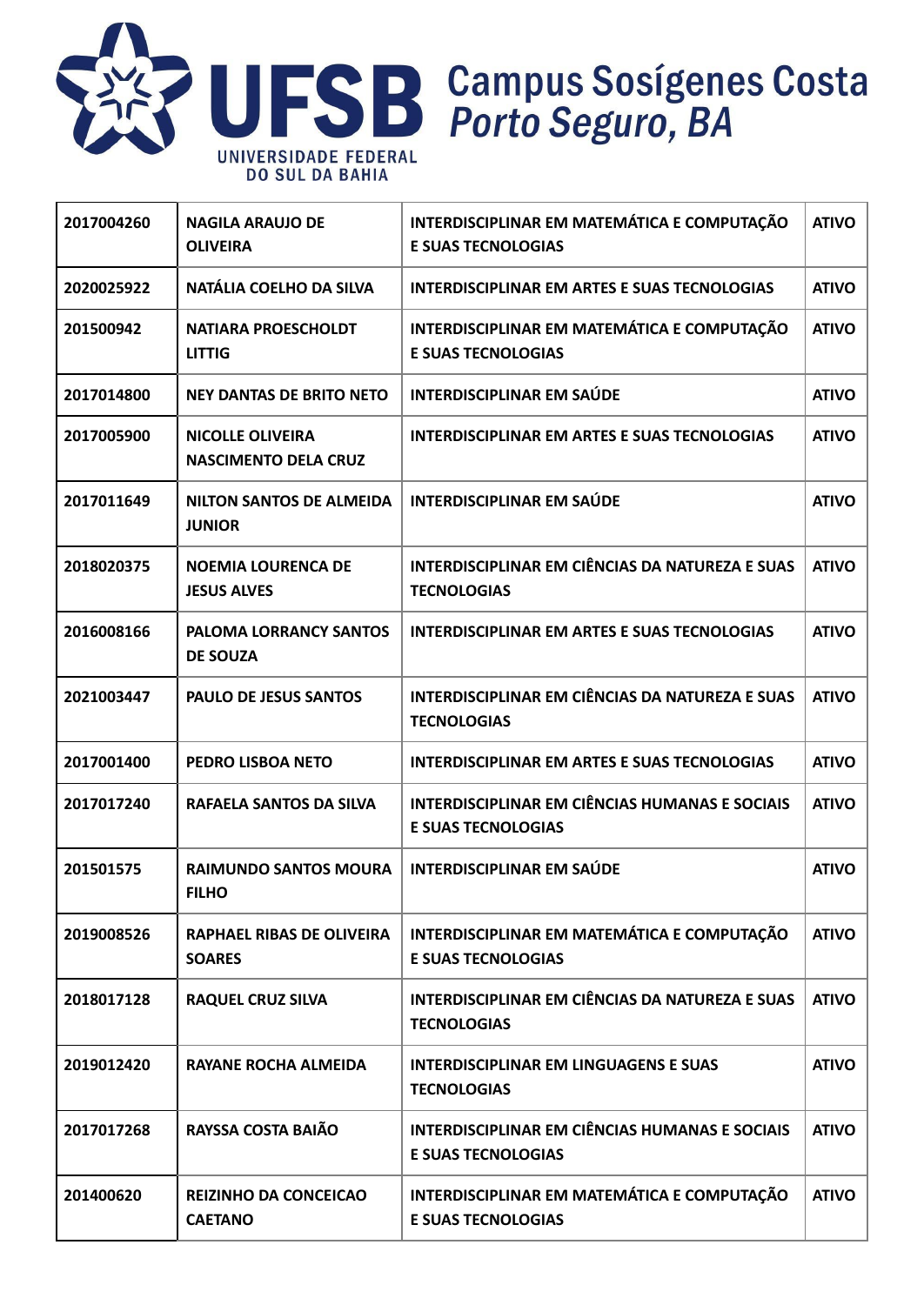

| 201402253  | <b>RENATA MARIA ACRE DE</b><br><b>CASTRO</b>        | <b>INTERDISCIPLINAR EM SAÚDE</b>                                                   | <b>ATIVO</b> |
|------------|-----------------------------------------------------|------------------------------------------------------------------------------------|--------------|
| 2020016718 | <b>RICARDO APARECIDO</b><br><b>BOTELHO</b>          | <b>INTERDISCIPLINAR EM CIÊNCIAS HUMANAS E SOCIAIS</b><br><b>E SUAS TECNOLOGIAS</b> | <b>ATIVO</b> |
| 2018002297 | <b>RICARDO MATTOS SOUZA</b>                         | <b>INTERDISCIPLINAR EM SAÚDE</b>                                                   | <b>ATIVO</b> |
| 2019010767 | <b>RISOLANIA AMARO DOS</b><br><b>SANTOS QUERINO</b> | INTERDISCIPLINAR EM MATEMÁTICA E COMPUTAÇÃO<br><b>E SUAS TECNOLOGIAS</b>           | <b>ATIVO</b> |
| 2021003572 | <b>ROMARIO OLIVEIRA LOPES</b>                       | <b>INTERDISCIPLINAR EM CIÊNCIAS HUMANAS E SOCIAIS</b><br><b>E SUAS TECNOLOGIAS</b> | <b>ATIVO</b> |
| 201500062  | <b>ROMILSON DE JESUS SANTOS</b>                     | INTERDISCIPLINAR EM MATEMÁTICA E COMPUTAÇÃO<br><b>E SUAS TECNOLOGIAS</b>           | <b>ATIVO</b> |
| 2019016340 | <b>RONIELE DOS SANTOS SILVA</b>                     | INTERDISCIPLINAR EM MATEMÁTICA E COMPUTAÇÃO<br><b>E SUAS TECNOLOGIAS</b>           | <b>ATIVO</b> |
| 2019019181 | <b>ROSANGELA ARAUJO DIAS</b><br><b>OLIVEIRA</b>     | INTERDISCIPLINAR EM CIÊNCIAS DA NATUREZA E SUAS<br><b>TECNOLOGIAS</b>              | <b>ATIVO</b> |
| 2019007485 | <b>RUAN MARCOS ROCHA DE</b><br><b>ALMEIDA</b>       | <b>INTERDISCIPLINAR EM CIÊNCIAS HUMANAS E SOCIAIS</b><br><b>E SUAS TECNOLOGIAS</b> | <b>ATIVO</b> |
| 2018011590 | <b>SABRINA DELGADO ALVES</b><br><b>DO VALLE</b>     | <b>INTERDISCIPLINAR EM SAÚDE</b>                                                   | <b>ATIVO</b> |
| 2019013849 | <b>SABRINA PILOTO DE JESUS</b>                      | <b>INTERDISCIPLINAR EM ARTES E SUAS TECNOLOGIAS</b>                                | <b>ATIVO</b> |
| 2020022143 | <b>SANDRA DOS SANTOS</b><br><b>CANCELA</b>          | INTERDISCIPLINAR EM CIÊNCIAS DA NATUREZA E SUAS<br><b>TECNOLOGIAS</b>              | <b>ATIVO</b> |
| 201501753  | <b>SELMA PAIVA DE ANDRADE</b>                       | INTERDISCIPLINAR EM CIÊNCIAS DA NATUREZA E SUAS<br><b>TECNOLOGIAS</b>              | <b>ATIVO</b> |
| 2016003301 | <b>SIMONE AVILA PAIVA</b>                           | <b>INTERDISCIPLINAR EM SAÚDE</b>                                                   | <b>ATIVO</b> |
| 2019007402 | <b>SIMONE RODRIGUES LUZ</b><br><b>LIMA</b>          | <b>INTERDISCIPLINAR EM CIÊNCIAS DA NATUREZA E SUAS</b><br><b>TECNOLOGIAS</b>       | <b>ATIVO</b> |
| 2018002199 | <b>STHEFANY OLIVEIRA DE</b><br><b>BRITO</b>         | <b>INTERDISCIPLINAR EM ARTES E SUAS TECNOLOGIAS</b>                                | <b>ATIVO</b> |
| 2019016009 | <b>TALITA FERREIRA DOS ANJOS</b>                    | <b>INTERDISCIPLINAR EM LINGUAGENS E SUAS</b><br><b>TECNOLOGIAS</b>                 | <b>ATIVO</b> |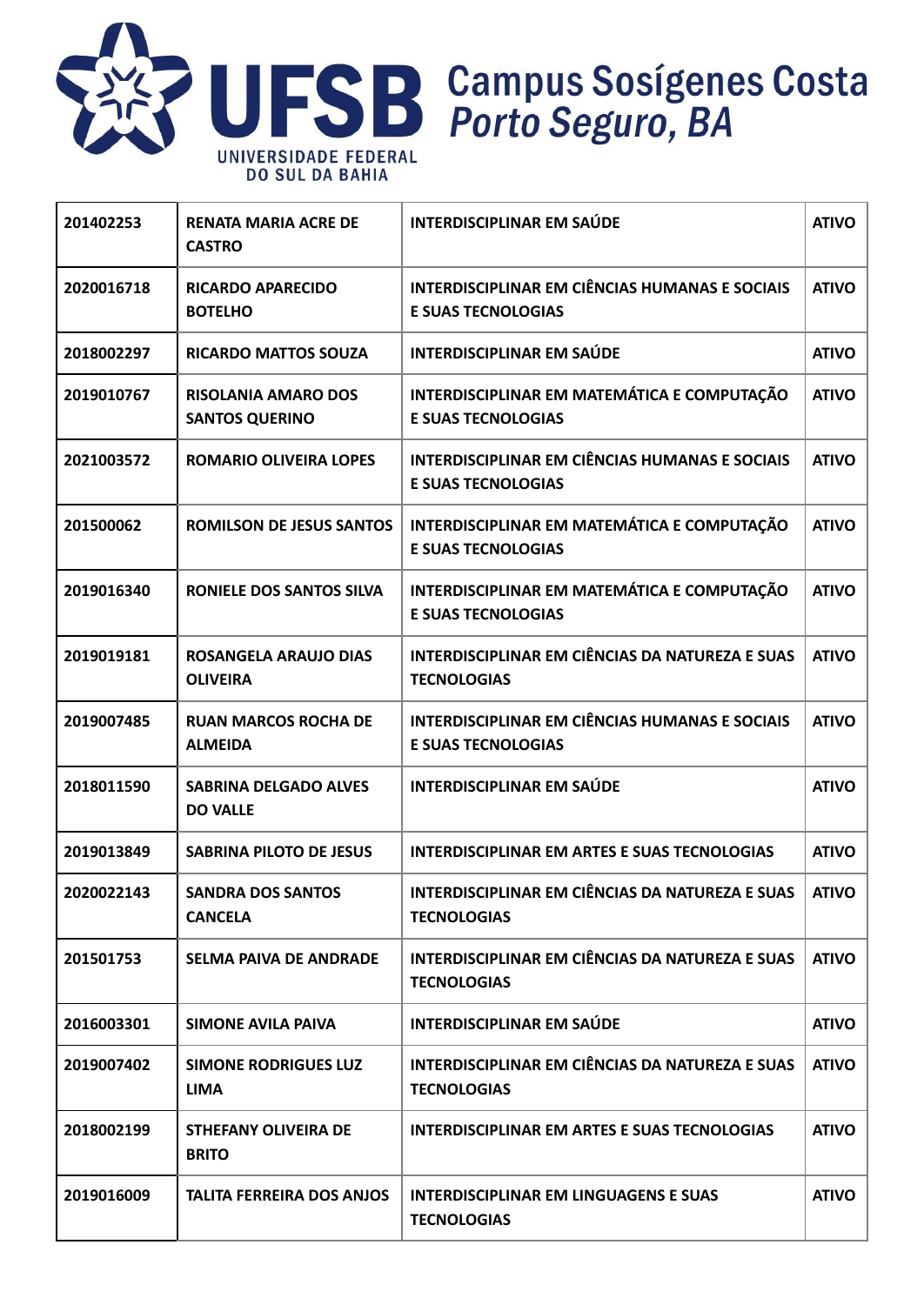

#### **2019014040 TAMIRES DE OLIVEIRA SANTOS INTERDISCIPLINAR EM LINGUAGENS E SUAS TECNOLOGIAS ATIVO 2018003104 TAMYLLES RAMOS BASTOS INTERDISCIPLINAR EM SAÚDE ATIVO 2018006948 TENNYSON ALVES PORTO GONÇALVES INTERDISCIPLINAR EM SAÚDE ATIVO 2016020625 THAINA SANTOS DE JESUS INTERDISCIPLINAR EM CIÊNCIAS HUMANAS E SOCIAIS E SUAS TECNOLOGIAS ATIVO 2019010300 THAIS HELENA MOREIRA INTERDISCIPLINAR EM ARTES E SUAS TECNOLOGIAS ATIVO 2017003988 THAIS SILVA OLIVEIRA INTERDISCIPLINAR EM MATEMÁTICA E COMPUTAÇÃO E SUAS TECNOLOGIAS ATIVO 2020008055 THAYRONNE SENHORIO VIEIRA INTERDISCIPLINAR EM CIÊNCIAS DA NATUREZA E SUAS TECNOLOGIAS ATIVO 2019006764 THIAGO SOUZA OLIVEIRA INTERDISCIPLINAR EM MATEMÁTICA E COMPUTAÇÃO E SUAS TECNOLOGIAS ATIVO 2020027060 TIAGO DA COSTA DIAS INTERDISCIPLINAR EM LINGUAGENS E SUAS TECNOLOGIAS ATIVO 2018017271 UANZA GOIS DE OLIVEIRA INTERDISCIPLINAR EM LINGUAGENS E SUAS TECNOLOGIAS ATIVO 2017012252 UENDI COSTA CASTRO INTERDISCIPLINAR EM ARTES E SUAS TECNOLOGIAS ATIVO 2018016505 VALERIA DE LIMA SANTOS INTERDISCIPLINAR EM CIÊNCIAS HUMANAS E SOCIAIS E SUAS TECNOLOGIAS ATIVO 2019015100 VALERIA SANTOS DA SILVA INTERDISCIPLINAR EM ARTES E SUAS TECNOLOGIAS ATIVO 2020019353 VALÉRIA SOUZA SILVA INTERDISCIPLINAR EM CIÊNCIAS HUMANAS E SOCIAIS E SUAS TECNOLOGIAS ATIVO 2020018552 VANESSA DE OLIVEIRA PAIVA INTERDISCIPLINAR EM CIÊNCIAS DA NATUREZA E SUAS TECNOLOGIAS ATIVO 2020026062 VANESSA SANTOS GOMES INTERDISCIPLINAR EM LINGUAGENS E SUAS TECNOLOGIAS ATIVO 2020026080 VANESSA SANTOS RIOS INTERDISCIPLINAR EM CIÊNCIAS HUMANAS E SOCIAIS E SUAS TECNOLOGIAS ATIVO**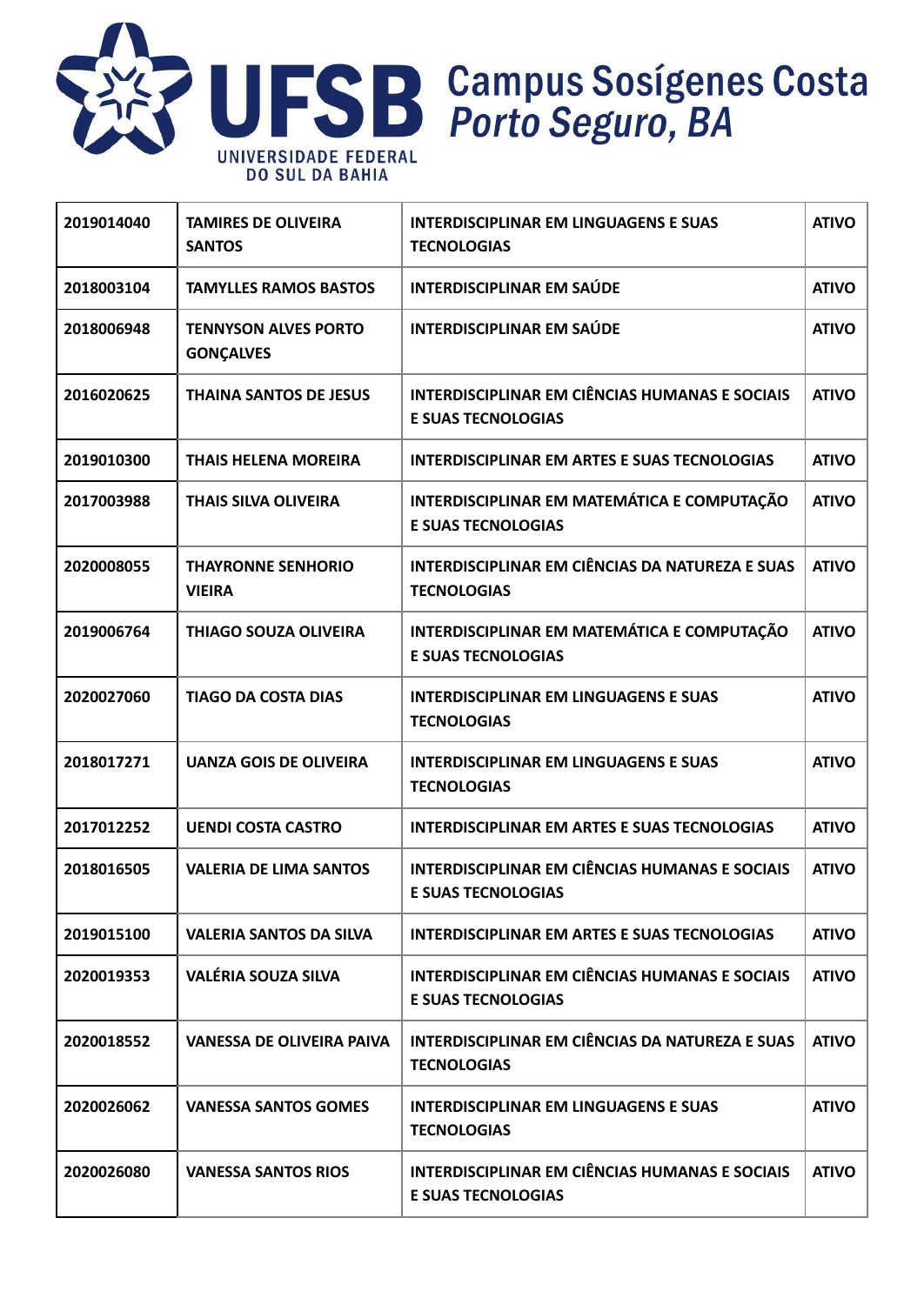

| 2020007399 | <b>VICTOR AGUIAR DE MOURA</b>                       | <b>INTERDISCIPLINAR EM ARTES E SUAS TECNOLOGIAS</b>                                | <b>ATIVO</b> |
|------------|-----------------------------------------------------|------------------------------------------------------------------------------------|--------------|
| 2020018795 | <b>VILMA LIMA SOUZA</b>                             | <b>INTERDISCIPLINAR EM ARTES E SUAS TECNOLOGIAS</b>                                | <b>ATIVO</b> |
| 2018006572 | <b>VITOR CORREA BOMFIM</b>                          | <b>INTERDISCIPLINAR EM ARTES E SUAS TECNOLOGIAS</b>                                | <b>ATIVO</b> |
| 2020019193 | VITÓRIA DE JESUS MELLO                              | <b>INTERDISCIPLINAR EM CIÊNCIAS HUMANAS E SOCIAIS</b><br><b>E SUAS TECNOLOGIAS</b> | <b>ATIVO</b> |
| 2020020256 | <b>VITÓRIA MARTINS SOUTO</b>                        | <b>INTERDISCIPLINAR EM LINGUAGENS E SUAS</b><br><b>TECNOLOGIAS</b>                 | <b>ATIVO</b> |
| 2020001626 | <b>VITORIA REGIA CARVALHO</b><br><b>DE OLIVEIRA</b> | <b>INTERDISCIPLINAR EM CIÊNCIAS HUMANAS E SOCIAIS</b><br><b>E SUAS TECNOLOGIAS</b> | <b>ATIVO</b> |
| 2018003561 | <b>VITOR STOLZE GALLI</b>                           | <b>INTERDISCIPLINAR EM CIÊNCIAS HUMANAS E SOCIAIS</b><br><b>E SUAS TECNOLOGIAS</b> | <b>ATIVO</b> |
| 2018003024 | <b>WALAS TELES DOS SANTOS</b>                       | <b>INTERDISCIPLINAR EM SAÚDE</b>                                                   | <b>ATIVO</b> |
| 2016017890 | <b>WALERIANO SILVA LIMA</b>                         | <b>INTERDISCIPLINAR EM CIÊNCIAS HUMANAS E SOCIAIS</b><br><b>E SUAS TECNOLOGIAS</b> | <b>ATIVO</b> |
| 2019016107 | <b>WELLINGTON RENNAN</b><br><b>OLIVEIRA LIMA</b>    | <b>INTERDISCIPLINAR EM CIÊNCIAS HUMANAS E SOCIAIS</b><br><b>E SUAS TECNOLOGIAS</b> | <b>ATIVO</b> |
| 2019021241 | <b>WEROLLY LOHANA SOUZA</b><br><b>SILVA SOUSA</b>   | <b>INTERDISCIPLINAR EM CIÊNCIAS HUMANAS E SOCIAIS</b><br><b>E SUAS TECNOLOGIAS</b> | <b>ATIVO</b> |
| 2020007693 | <b>WEVERSON DANTAS FREITAS</b>                      | INTERDISCIPLINAR EM MATEMÁTICA E COMPUTAÇÃO<br><b>E SUAS TECNOLOGIAS</b>           | <b>ATIVO</b> |
| 2020008171 | <b>WILIAM CONCEICAO</b><br><b>BARCELLOS</b>         | INTERDISCIPLINAR EM MATEMÁTICA E COMPUTAÇÃO<br><b>E SUAS TECNOLOGIAS</b>           | <b>ATIVO</b> |
| 2020026142 | <b>WILLIAN BATISTA SOUSA</b>                        | <b>INTERDISCIPLINAR EM CIÊNCIAS HUMANAS E SOCIAIS</b><br><b>E SUAS TECNOLOGIAS</b> | <b>ATIVO</b> |
| 2018016686 | <b>WLANY SOUZA REZENDE</b>                          | <b>INTERDISCIPLINAR EM LINGUAGENS E SUAS</b><br><b>TECNOLOGIAS</b>                 | <b>ATIVO</b> |
| 2020026160 | YOSHAIANA ARAUJO<br><b>PEREIRA</b>                  | <b>INTERDISCIPLINAR EM CIÊNCIAS DA NATUREZA E SUAS</b><br><b>TECNOLOGIAS</b>       | <b>ATIVO</b> |
| 2019021420 | YURI DA SILVA GONÇALVES                             | <b>INTERDISCIPLINAR EM LINGUAGENS E SUAS</b><br><b>TECNOLOGIAS</b>                 | <b>ATIVO</b> |